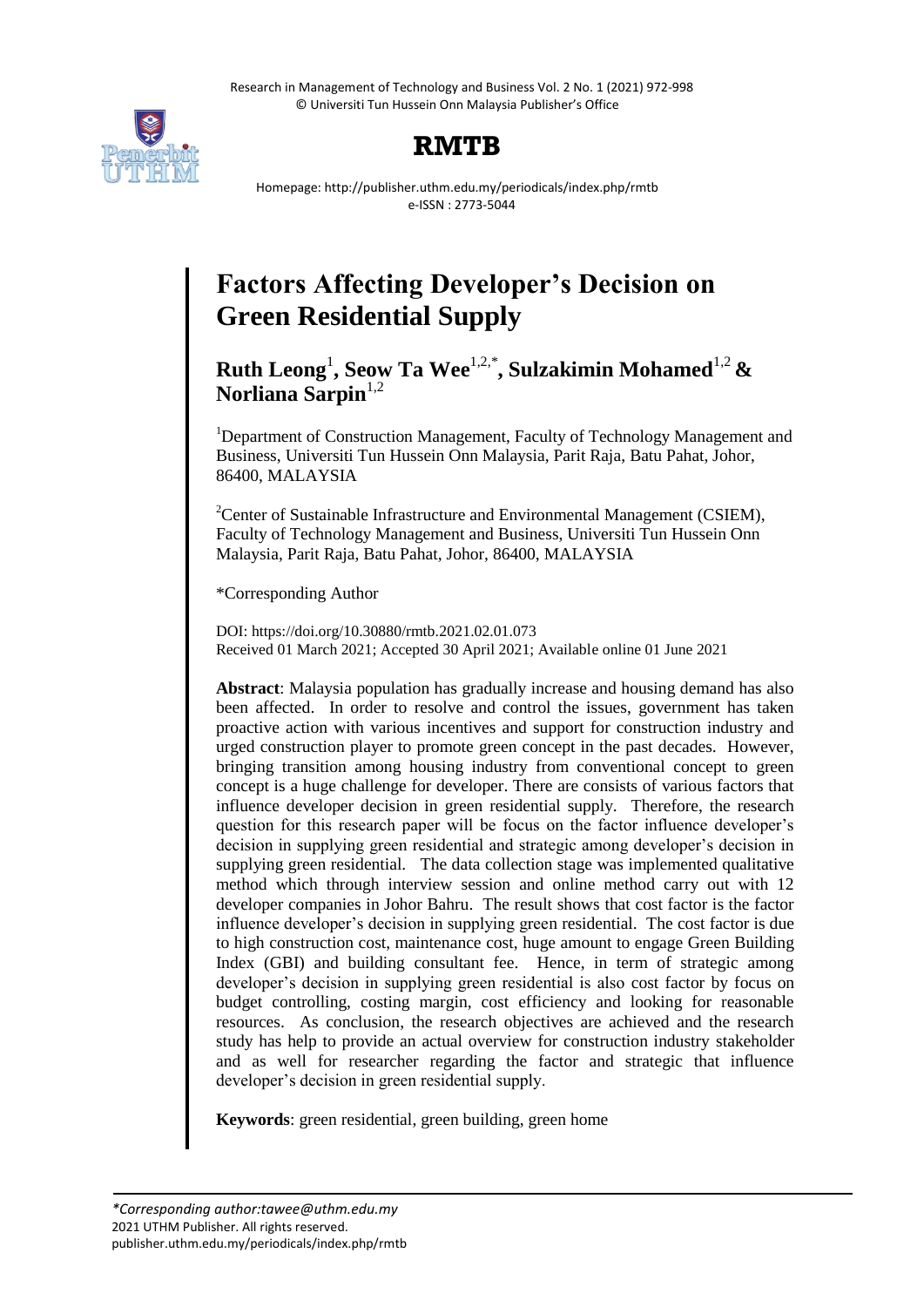#### **1. Introduction**

The term of "green" is refer to an environmental friendly practice from design phase to the landscaping choices or until construction phase (Singh, 2018). Green home concept basically is a new design method that provides a cosines space with energy efficiency and healthy living lifestyle for residents (Alias *et al*., 2010). In addition, green home is one of the ways to minimize the effect of homeowner and builder caused to the environment (Alias *et al*., 2010). The process of design and constructed method of Green Home is utilizing sustainable resources from natural environment to maximize and produce less harm toward environment so that selecting materials is important part. (Alias *et al*., 2010). Green development is not only important for advance country but also in Malaysia as a developing country (Elias & Lin, 2015).

#### 1.1 Research Background

In this 21st century, environmental issues have become a worldwide concern issues for every country due to rapid development and industrialization (Lan & Sheng, 2014). From the environment impact perspective, construction sector is one of the sectors has a significance effect that bring about on the environment (Singh, 2018). As the population grows rapidly in Malaysia, the demand of house is gradually increased to meet the requirement of populations in Malaysia (Ibrahim *et al*., 2014). Conventional home is the most common concept and design that implemented by Malaysia construction industry which is using concrete, clay, cement as construction materials. Undeniable, conventional or traditional home concept which will contributes pollution to environment from the aspect of materials such as timber, clay brick and more will consumes more energy and harmful emission compared with green homes (Lan & Sheng, 2014). With the development of technology, green home concept is being introduced, gradually popular and implemented in worldwide and in Malaysia to replaced conventional house in 2007 (Alias *et al*., 2010). The reason is because green residential able to generate better energy efficient for future and also human (Singh, 2018).

#### 1.2 Problem Statements

As we know that the supplying of green residential concept in Johor Bahru is still at a developing stage which mean is still infancy when deal with sustainability matter (Zainul Abidin Nazirah, 2010). The main problem is because lack of technology and knowledge transfer and government policy support to developer it due to low supply in developing green residential in Johor Bahru. According to the study of Goh *et al*., (2013) has revealed that the low level and limited of understanding and knowledge of green residential concept among developer had affect them in not heeding and reluctant in supplying green residential. Besides that, developer lack of knowledge in green residential concept it will lead to a low level of implementation of green residential in construction project (Samari *et al*., 2013). Furthermore, Malaysia do not have fully green technology support and need to obtain from oversea (Goh *et al*., 2013) because some of the green technology are not suitable implement in Malaysia. The less opportunity to collaboration between housing and building construction project had resulting the limit in implemented green technology in green residential (Elias & Lin, 2015). On the other hand, lack of government policy support could also affect developer"s decision in supplying green residential in Johor Bahru. As we know that government was encouraging and promoting green building concept in Malaysia such as providing stamp duty and tax exemption (Goh *et al*., 2013) (Samari *et al*., 2015). However, according to Goh *et al*., (2013) revealed that although Malaysia government has promoting incentives but there is lack of enforcement monitoring, policies changing affect developer are ambiguous about the real current situation going-on and lead to developer are not willingly to take risk in supplying green residential.

## 1.3 Research Question

(i) What are the factores influence developer"s decision in supplying green residential?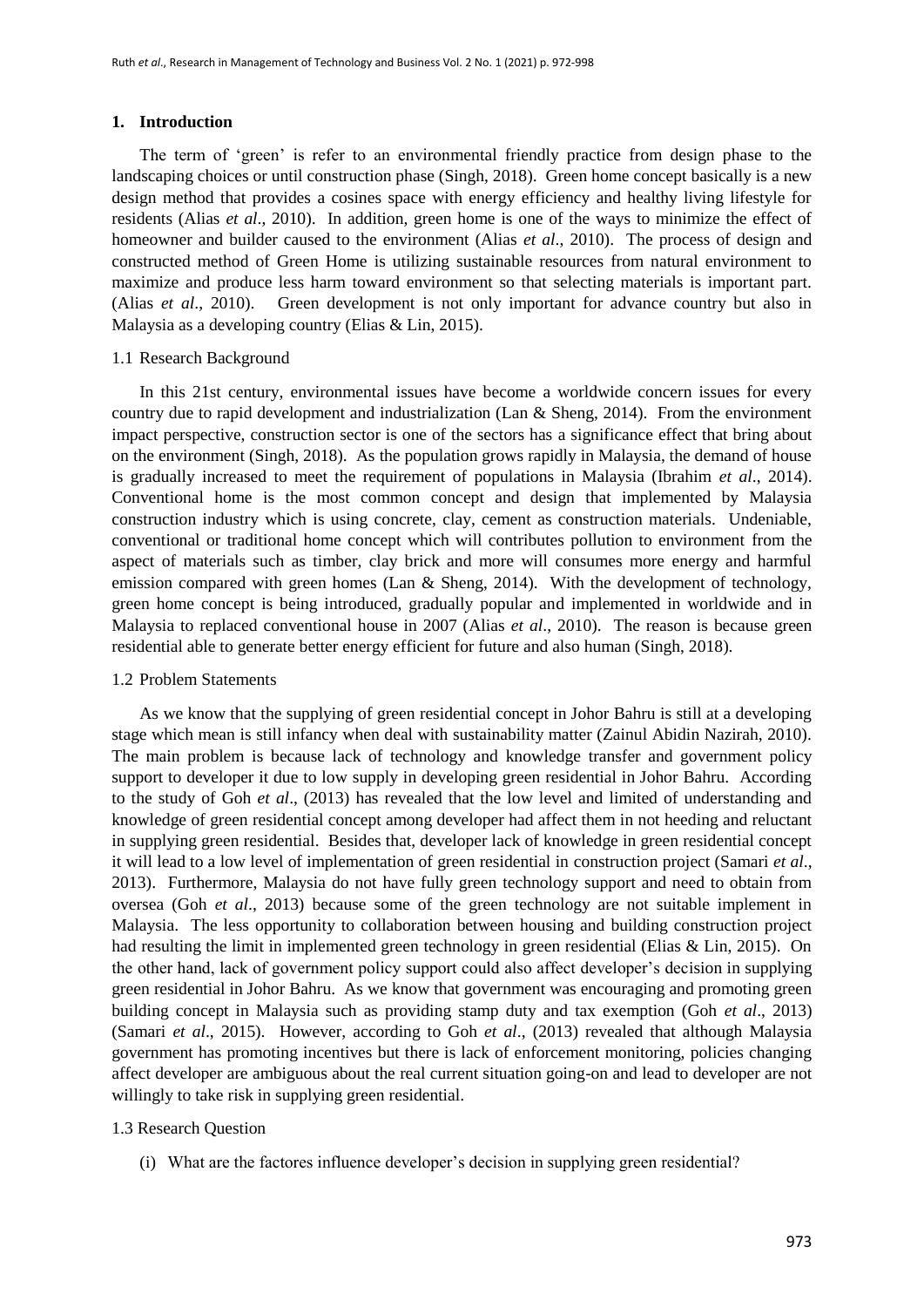(ii) What are the strategic among developer"s decision in supplying green residential?

#### 1.4 Research Objective

- (i) To determine the factor influence developer"s decision in supplying green residential.
- (ii) To study the strategic among developer"s decision in supplying green residential.

#### 1.5 Scope of the Study

The research study scope area that chooses for collecting data is Johor Bahru, Malaysia. While the respondent that choosing for data collection will be focus on construction developer in Johor Bahru and have involve in housing industry. The purpose is to ensure that data that collected is reality and justify. The reason for choosing Johor Bahru is because according to State Socioeconomic Report 2018 retrieved from Department Statistic of Malaysia has shown that Johor is the top 3 state that has highest population which is 3.75 million. In addition, Singapore was as a neighborhood country to Johor. This was also one of the reasons affecting many China developers and local developer starting develop housing industry in Johor Bahru region in past few years. This able to justified that have possibility affecting developer"s decision in supplying on green residential in Johor Bahru. Therefore, in this research objective is to determine the factor influence developer"s decision in supplying green residential and study the strategic among developer's decision in supplying green residential.

#### 1.6 Significance of the Study

This research study able to provide advantageous and guidelines for current and future green and non-green residential construction industry player such as contractor and architect, government and even stakeholder.

#### **2. Literature Review**

The literature review section describes all relevant literature related to the research and critically discussed. This section can be structured based on the stated objectives and focus of the study or any logical order as deemed appropriate.

#### 2.1 Definition of Green Building

Green building is a foundation of sustainable construction development (Mohd Shafiei & Abadi, 2017). In another word it refers as a building from construction phase to the lifetime of operation to assure the healthiest possible environment and in the same time produce most efficient and least destructive on land, water, energy and resources (Shraddha Pandey, 2015). Green building is about of resource efficiency, lifecycle effect and building performance (Mohd Shafiei & Abadi, 2017). The main characteristics of green building are to increase the energy efficiency, enhance efficiency in resources and materials, maintain biodiversity, decrease the emission of pollutant and lower the carrying capacity of environment. (Lan & Sheng, 2014). Presently, the direction of construction industry is moving from developing of environmentally concern into having development process by integrated within the wider context of environmental agenda. So that construction industry player must work and conform with the need to protect and sustain the environment.

#### 2.2 Green Rating Tool

Green building rating tool is a yardstick which measure to what extent the building to meet the requirements of green building (Illankoon *et al*., 2017). In global, there are many green rating tools has been developed and some has being followed by few countries as a reference for example Leadership in Energy and Environment Design (LEED) in United States (US), Building Research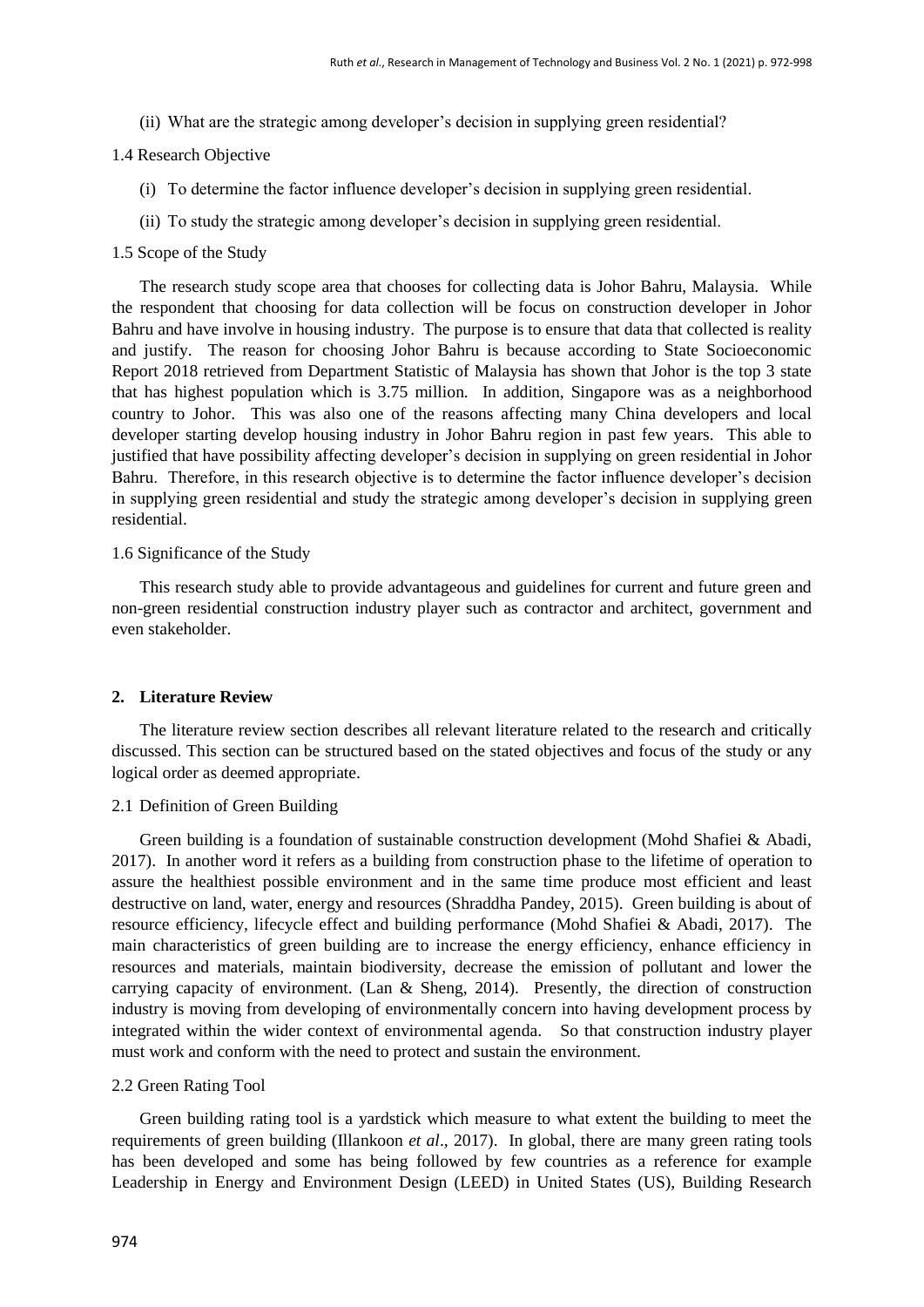Establishment Environmental Assessment Method (BREEAM) in Europe, Comprehensive Assessment System for Built Environmental Efficiency (CASBEE) in Japan, Green Mark in Singapore and more (Shraddha Pandey, 2015). While, in Malaysia have its own green rating tool which is Green Building Index (GBI). Green Building Index was formulated and introduced to evaluate the impact of a building on environment based on six criteria which are energy efficiency, indoor environment quality, sustainable site and management, material and resources, water efficiency and last is innovation (Suhaida *et al*., 2011). GBI Sdn. Bhd. are also recognize as an expert on green building development that provides housing developers with the platform to attain the necessary support to resolve problem that regarding to green residential development (Ibrahim *et al*., 2014).

## 2.3 Advantages of Green Residential

According to (Alias *et al*., 2010) explain that green residential able to reduce expenses in long run compared with conventional residential because green technology and green material are in used and maintenance and operation cost is low. green residential concept also able to provides a fresh air space for residential by using ventilation system to filter mites, dust, and pollutant from the indoor air (Alias *et al*., 2010). The next benefit of green residential concept is providing resident healthier life through using eco-friendly building material. Lastly, green residential concept also able to generate energy efficiency advantages for environment as well as homeowner.

#### 2.4 Study on Green Residential Market

The introduced of the concept of sustainable construction in Malaysian housing industry has led to many green movements in recent year but it does not been widely implement in practice (Abidin *et al*., 2013). The reason is because in Malaysia, there are still majority Malaysian home buyers still are not ready to accept green residential concept as a new concept of lifestyle because they did not understand the advantages and concept of green home although government and construction players had started to introduced since year of 2007. The low-level demand in green residential concept in Malaysia might due to low level of awareness, less choices in term of design and inaccessibility and higher prices (Mohd Shafiei *et al*., 2013) (Alias *et al*., 2010). In order to rise up the development of green residential market in Malaysia, government role and green technology and material is the key driving force for developer. While the awareness, perception and acceptability of green home buyers are also contributes influences to developer in green residential supply.

2.5 Statistic on Green Residential Supply



## **Figure 1: Total Certified Residential New Construction (RNC), 2018 (Green Building Index, 2020)**

Based on Figure 1, the total applied and register of GBI-RNC is high, however the total certified of GBI-RNC is much lower than the register and applied numbers. One of the major concerns among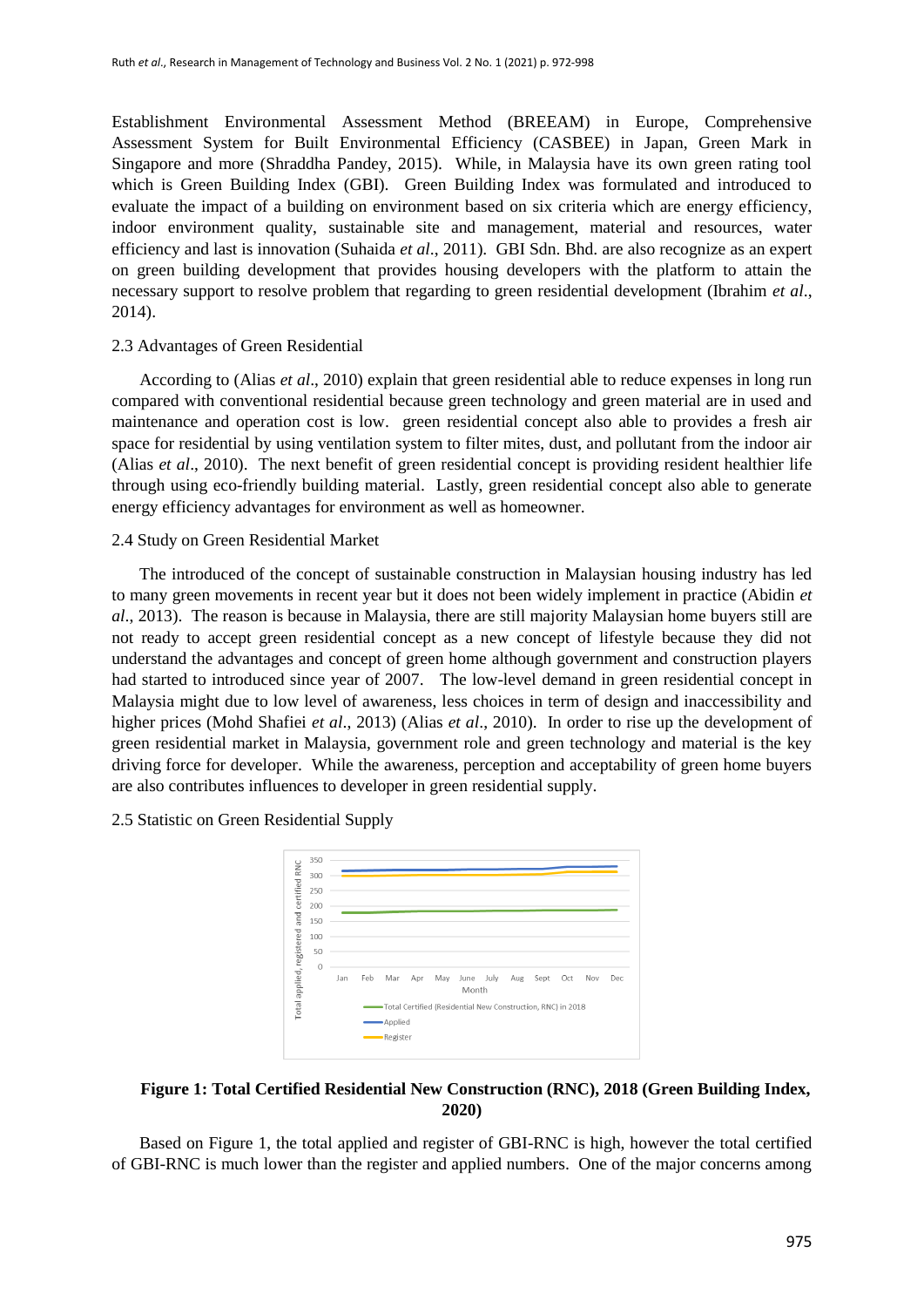many developers and construction players to start green is due to the increased cost in development process. It required a holistic top to toe approach, taking every components and steps of the construction process into account (bin Esa *et al*., 2011). due to the discrepancy of the total number project of applied but unable to get certified is high and total number project of certified is low has give an overall view of green residential supply in Malaysia market is low.

| Months    | Nos. registered | Nos. rated |
|-----------|-----------------|------------|
| January   | 76              | 33         |
| February  | 77              | 33         |
| March     | 77              | 33         |
| April     | 77              | 33         |
| May       | 77              | 33         |
| June      | 78              | 33         |
| July      | 79              | 34         |
| August    | 80              | 34         |
| September | 80              | 34         |
| October   | 80              | 34         |
| November  | 80              | 34         |
| December  | 80              | 35         |

| Table 1: Total Green Building Index (GBI) project registered in Johor in 2018 (Green |
|--------------------------------------------------------------------------------------|
| <b>Building Index, 2020)</b>                                                         |

Following next, based on the Table 1 shows that total GBI project registered in Johor including residential and non-residential. Based on the statistic above shown that the number of registered is higher than the number of rated. Besides that, the number of rated is considering in a consistent number which there is not obviously increase in the past 12 months of 2018. Although based on the table above shown that the current situation and condition of green building in Johor is not optimistic, however this development will continue to contribute to the positive growth of the property market, as it helps to raise up the demand of houses in Johor due to the exponential population increase (Syuhadah *et al*., 2013).

## **3. Research Methodology**

#### 3.1 Research Flow Chart

Figure 2 in Appendix A shows the overall flow chart throughout the research. The purpose of prepared a research flowchart is to provide a systematic view and sequence process throughout a research study. It able to provide a clear and a perspicuity direction for a research study.

## 3.2 Research Design

Research design is form a blueprint for data collection, calculation and analysis. The purpose research design is to ensure that the evidence obtained enables respondent to answer the initial questions as unambiguously as possible (Kirshenblatt-Gimblett, Barbara, 2006). In this research, qualitative method will be adopted in data collection in order to achieved the research objective for this research study. The purpose of implementing qualitative method in data collection is because able to understand and look into deeply about the opinion and view of developer toward green residential in Johor Bahru region. In addition, it also able as a supportive evidence for the research outcome.

#### 3.3 Research Instrument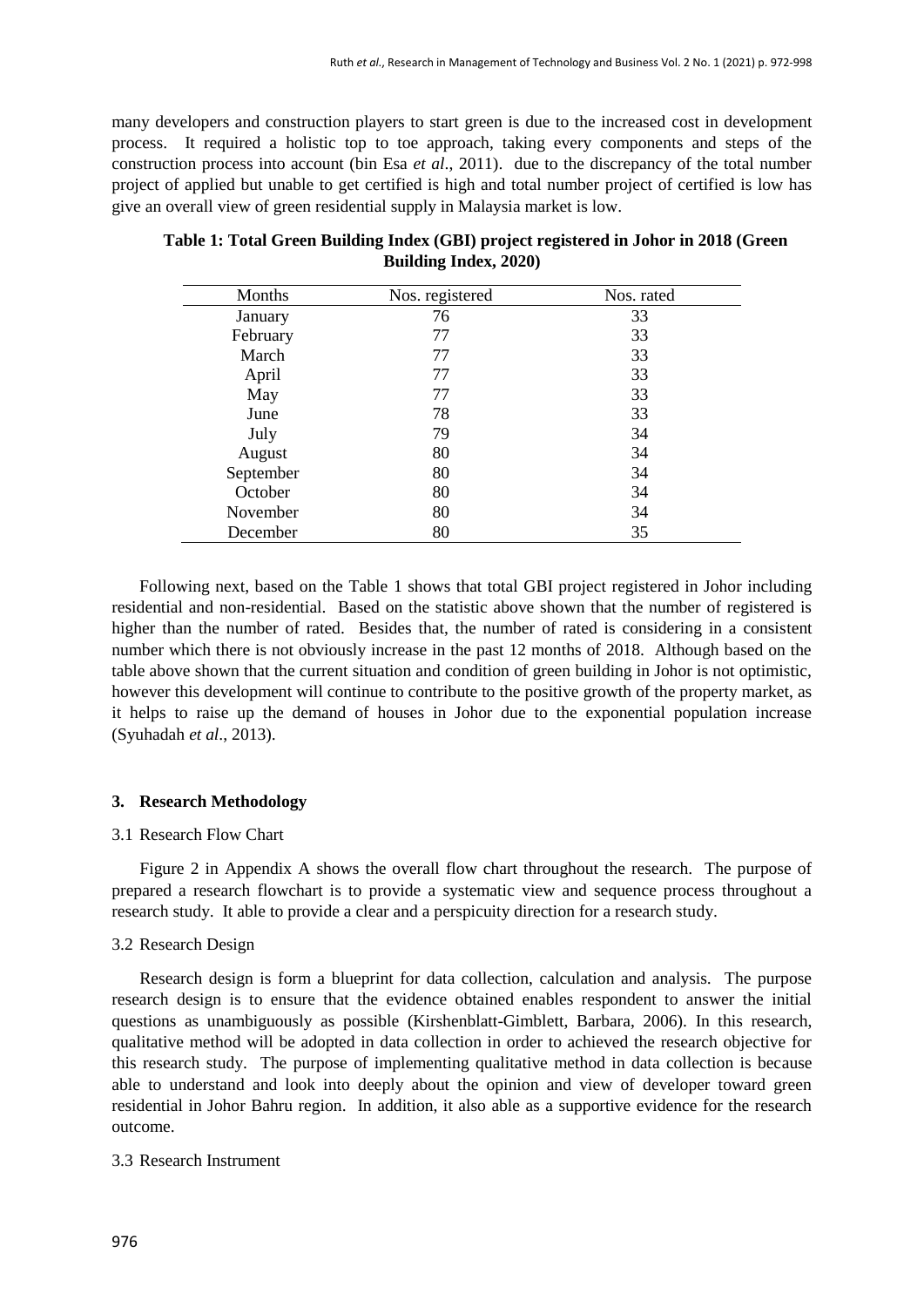Research instrument is a factfinding strategies and also a tool for data collection (Annum, 2019). Therefore, for this research purpose, interview method is chosen for data collection.

#### *3.3.1 Primary Data*

Primary data is referring to a first hand data collected by researcher and the data is factual, realtime and original (Ajayi, 2017). For this research, in order to achieved research question and research objective, interview method is chosen in data collection. While the type of interview that chosen is face-to-face with semi-structured interview method. The interview questions method will be using open-ended questions.

#### *3.3.2 Secondary Data*

Secondary data is referring to past data that has been collected by someone else earlier that are not relate to the research study. The collection sources are such as websites, books, journal, articles, government publication and et cetera (Ajayi, 2017). In this research study, secondary data has referred to Tunku Tun Aminah Library in Universiti Tun Hussein Onn Malaysia (UTHM) website such as journal, articles and books. All reference source that refers are regarding to green residential and in the same time focus on green residential supplying. The purpose of refer on library sources is to ensure that all information that retrieved is reliable and valid. In addition, secondary data can also as a support data to support the research information.

#### 3.4 Population

A population also refer as a community about which some information is required to be ascertained (Banerjee & Chaudhury, 2010). In this research, the target population will be focus on construction industry developer. Meanwhile, the targeted developer will be in Johor Bahru region. The reason that choosing developer is because they have involved in construction industry with numerous construction project and also involve with different type of project in many years.

#### *3.4*.1 *Respondent*

This research purpose, a group of developer will be chosen as a respondent for the interview session. Developer that chosen will be specifically have involve in construction industry with housing industry in Johor Bahru region. The number of respondents is 12 construction developers that have involved in housing industry in Johor Bahru region. The reason that choosing developer that have involve in housing industry is because this research study is focus on residential, so by choosing developer that have involve in housing industry will be able to provide an accurate information for the research purpose.

#### 3.5 Data Analyses

Data analyses is a core element for a research outcome. The aim and goal of data analyses is to define, transform and support decision-making and bring an outcome for a research study or in another word it analyses the data and inferences and produce a conclusion for a research study (Ashirwadam, 2014). For this research study, content analysis will be implementing as a data analysis.

#### *3.5.*<sup>1</sup> *Content Analysis*

 Content analysis is a data analyses method that to analysing written, verbal or visual communication messages. In another explanation, content analysis is to study about human communication such as books, newspaper, video, text messages and et cetera and analyses the context, meaning and subtext that contained in the messages (Parveen & Showkat, 2017). Therefore, in this research paper, qualitative content analysis will be implementing to analyses data. The reason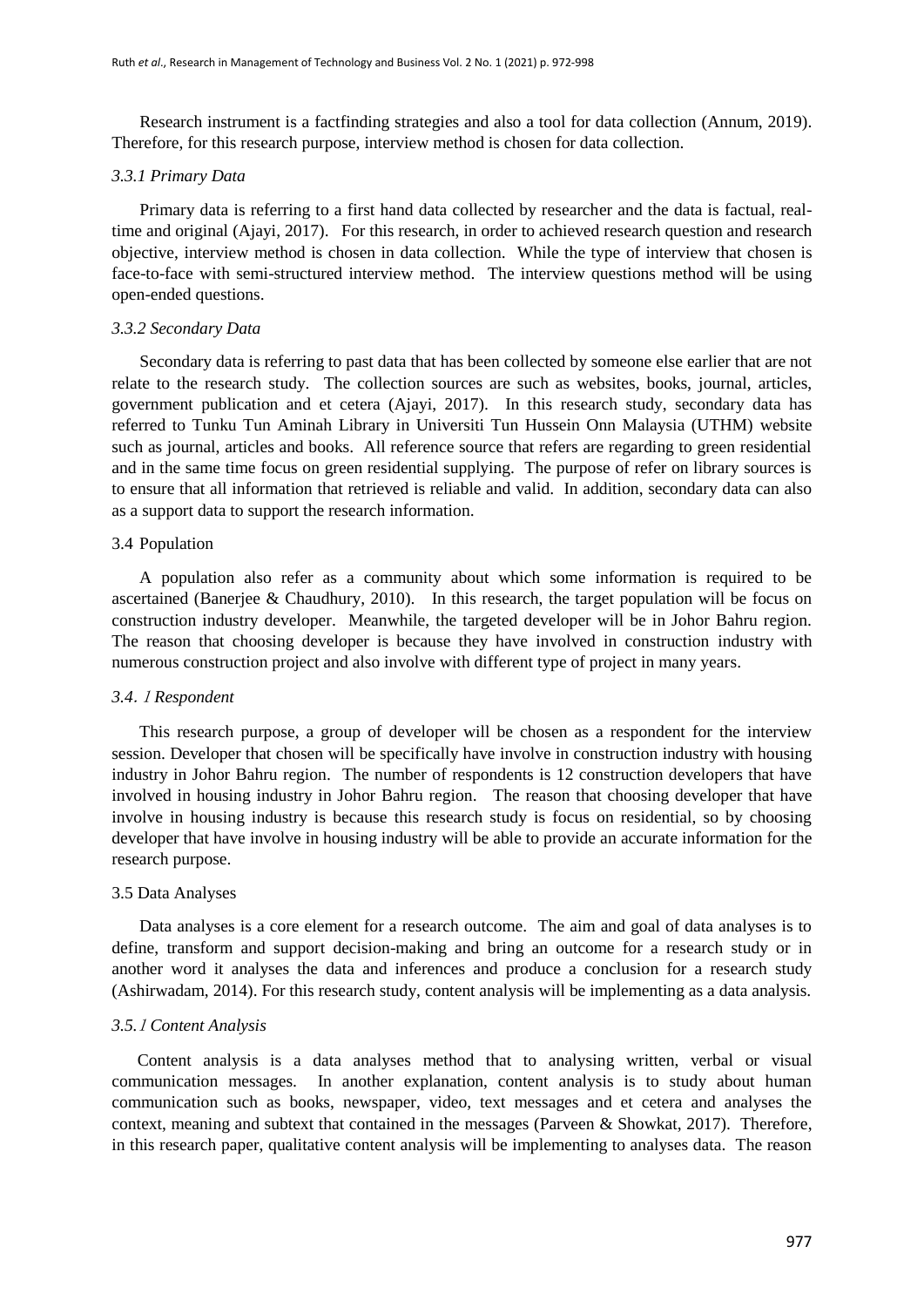is because the methodology that using for data collection is qualitative method, it able to produce an accurate analysing for the data that collected and provide a correctly result.

#### **4. Results and Discussion**

#### 4.1 Interview Session

The interview session has been conducted through face-to-face meeting by walk-in method and through sending email to the particular construction developer company in Johor Bahru. However, appointment through phone calls has also been made before the interview session for certain respondents. The overall data collection process has taken around 2 months to collect and complete.

#### 4.2 Background of Respondent

The aim of the background of respondent is to justify the respondent"s identities and personal working background details in the particular construction developer company. In this research study, there are overall total 12 respondent has involved and participated in the interview session to provide an accurate, reliable and useable data in order to achieve the research objectives in this research study. Table 2 will show the background of respondents for this research study.

| Respondent                      | Company Name                                  | <b>Current Work Position</b>       | Year of<br>Service in<br>Industry |
|---------------------------------|-----------------------------------------------|------------------------------------|-----------------------------------|
| Respondent<br>1(R1)             | Crescendo Corporation Berhad                  | Sales and Marketing Executive      | 5 Years                           |
| Respondent<br>2(R2)             | Tiong Nam Logistic Solution Sdn<br><b>Bhd</b> | Sales Executive                    | 1 Year                            |
| Respondent<br>3(R3)             | <b>IOI</b> Properties Group                   | Landscape Executive                | 10 Years                          |
| Respondents<br>4(R4)            | <b>IJM Properties Sdn Bhd</b>                 | Sales and Marketing Executive      | 8 Years                           |
| Respondent                      | Country Garden Pacific Sdn Bhd                | Project Director                   | 4 Years                           |
| $5$ (R5)<br>Respondent<br>6(R6) | Goodway Development Sdn Bhd                   | <b>Managing Director</b>           | 2 Years                           |
| Respondent<br>7(R7)             | Huashi (Malaysia) Sdn Bhd                     | Site Engineer                      | 2 Years                           |
| Respondent<br>8(R8)             | Can-I Interior Fit Out Sdn Bhd                | Sub-Contractor                     | 10 Years                          |
| Respondent<br>9(R9)             | SP Setia (Johor Bahru branch)                 | Senior Project Manager             | 25 Years                          |
| Respondent<br>10(R10)           | Tanah Sutera Development Sdn<br><b>Bhd</b>    | Marketing and Leasing<br>Executive | 2 Years                           |
| Respondent<br>11 (R11)          | <b>YTL Cooperation Berhad</b>                 | Project Manager                    | 20 Years                          |
| Respondent<br>12 (R12)          | Sunway Iskandar                               | Project Management                 | 2 Years                           |

#### **Table 2: Background of respondents**

4.3 Objective 1: To determine the factor influence developer's decision in supplying green residential.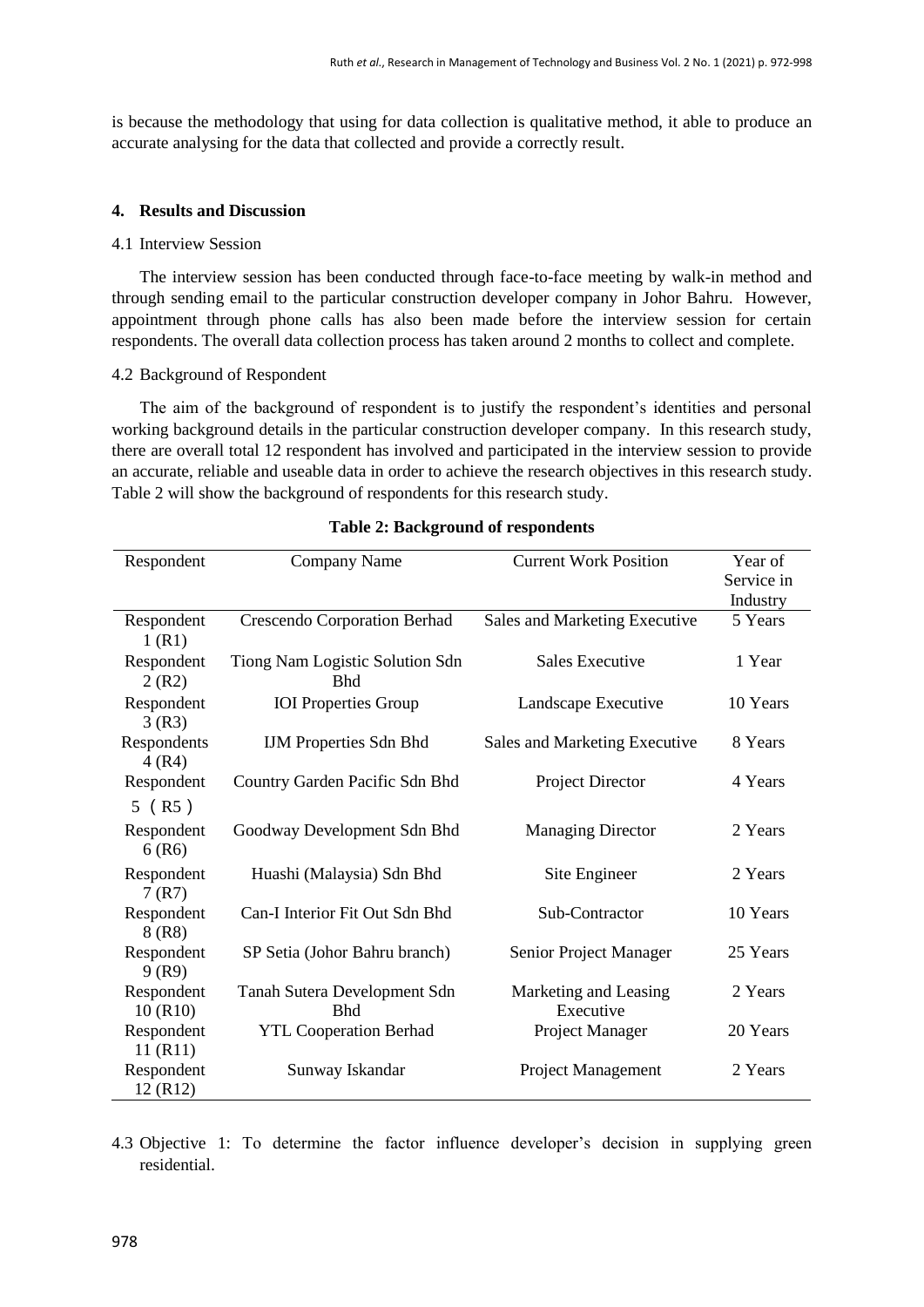#### *(a) Current situation of green building (residential) in Johor Bahru.*

Based on Table 3 in appendix data result on current situation of green building (residential) in Johor Bahru, it can be categorized into 3 category level which is rising up level, moderate level and low demand level. There are 7 respondents has claims that the current situation of green building (residential) in Johor Bahru is in low demand level, 2 respondents stated that is rising, 2 respondents stated that is moderate level while 1 respondent provided different view in the current situation of green building (residential) and 1 respondent did not provided a related view and answer for the question. In overall, there are majority of the respondents has stated that the current situation of green building (residential) in Johor Bahru is in low demand situation.

#### *(b) Green residential project in Johor Bahru*

Based on Table 4 in appendix data collection from 12 construction developer company in Johor Bahru, the data analysis has achieved in an equilibrium point and presented an obvious overview answer based on the question. There are 6 respondents declared that their company have green residential project in Johor Bahru area and another 6 respondents declared and provide unanimous answer with stated that they have no green residential project in Johor Bahru. The 6 respondent that have green residential project in Johor Bahru, the size of the company is relatively belong to huge and highly stable construction developer company in Malaysia construction industry.

#### *(c) The importance and need of green residential in Johor Bahru*

 Based on the Table 5 in appendix data that collected shown that there are majority of the respondent agree that green residential is important and needed in Johor Bahru which reached to 8 respondents because of environmental benefits and cost efficiency, create many opportunity to improve the standard of living for Johor Bahru, bring a lot of benefits to residents such as reduce energy consumption and minimize the emission of pollutants, reduce the emission of harmful gases and et cetera. However, there are minority of the respondent has stated that green residential is still not important and needed in the current situation and current moment because due to higher maintenance cost which reached to 3 respondents and 1 respondent has provide a subjective view.

## *(d) Factor that influence company decision to start or intent to start green residential project in Johor Bahru.*

 Based on Table 6 in appendix result that has collected from developers company, it shown that every respondent has provided different view and standpoint on this question. Hence, it can be classified into few main categories of factor and the major factor that influence company decision to start or intent to start green residential project in Johor Bahru is cost factor and following next is buyer demand and needs, and environmental factor. There are 5 respondents concern about cost factor, 4 respondents concern about buyer demand and need factor, 2 respondents concern about environmental factor. However, respondent has also provided other and different factor in it while there are 1 respondent that did not provide the answer based on the question.

#### *(e) Factor that hindrance company to launch green residential project in Johor Bahru.*

Based on Table 7 in appendix has provided different of view and factor that hindrance respondent company in launching green residential project in Johor Bahru. Although respondents have point out their different factor on this question, however, there are still majority of the respondent agree with cost and price factor is one their company hindrance in launching green residential project in Johor Bahru which reached to 7 respondents. Besides that, demand in term of market and buyers, policies, workmanship of workers, Covid-19 pandemic and knowledge and expertise of local contractor is also one of the factors that hindrance among respondent to launch green residential in Johor Bahru.

*(f) High demand of green residential in Johor Bahru.*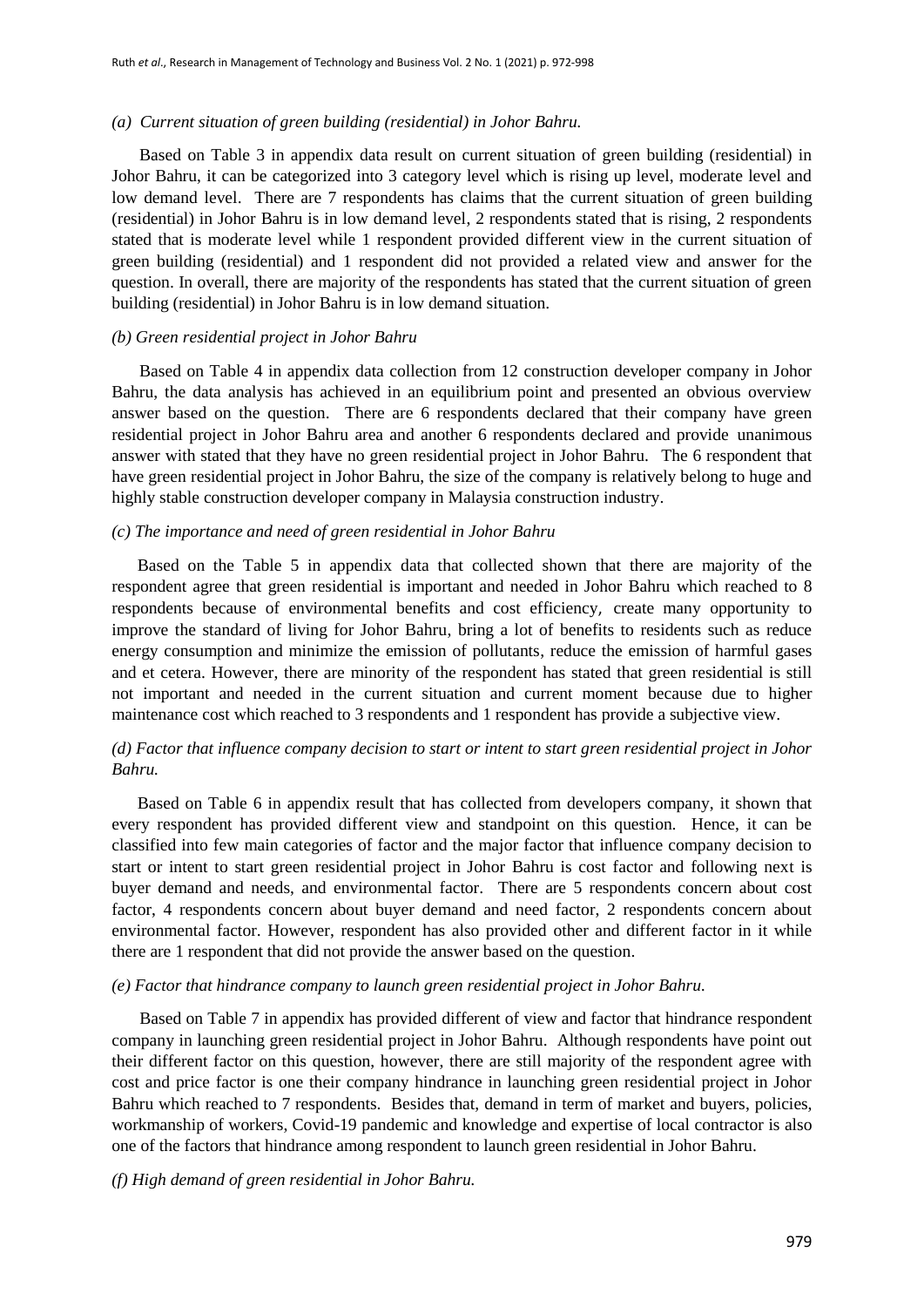Based on the result from Table 8 in appendix has shown that the demand of green residential in Johor Bahru has a significantly classification which are not high demand, moderate demand and high demand. However, unexpectedly there are most than half respondent has stated that demand of green residential in Johor Bahru is not high demand which reached 9 respondents out of 12 respondents. The views that provided by respondent is due to Johor Bahru support level is low, higher maintenance cost and highly costing, green building project tends to sell at a high price, Johor Bahru are not well aware about the importance of green residential and green residential will not be selected when comes to a purchase, not much promotion and awareness about green building and more suitable for commercial building. While there are 2 respondents stated that the demand of green residential is in moderate level and 1 respondent stated that the demand of green residential in Johor Bahru is high. This statement can be speculating that the low demand of green residential has become one of the factors that influence developer"s decision in supplying green residential in Johor Bahru.

#### *(g) High supply of green residential in Johor Bahru.*

 Based on the Table 9 in appendix data result that has collected from 12 construction developer company has shown that there are majority of respondent has stated that the supply of green residential in Johor Bahru is not high which reached 10 respondents while there are 2 respondents stated that the green residential supply in Johor Bahru is in high supply. The low supply of green residential due to few reasons such as local developer still preferring the traditional ways and not widely expose to green residential as it has low awareness among buyer.

## *(h) Challenges and obstacles that faced by company to start or intend to start green residential project.*

Based on the result from Table 10 in appendix shows that most of the respondent are voice out that their challenges and obstacles that faced by company to start or intent to start green residential project is due to cost issue which reached to 7 respondents. While, other respondent has also stated and provided other challenges and obstacles such as supply-demand, government policies factor, familiarity and awareness of green building in term of construction player and community, expertise factor in term of technology, workmanship worker, the present of construction technology and construction material.

#### *(i) The willingly of Johor Bahru buyer in purchasing green residential.*

 Table 11 in appendix has shown that the data that has been collected from 12 construction developer companies in Johor Bahru. The overall result has shown an obvious result which there are majority of the respondent believe that Johor Bahru buyers are willingly to purchase green residential and which reached 7 respondents which due to environmental friendly, willing in purchase and use green technology or smart technology, a trend from house buyer interested to purchase the residential with the green building elements or features and et cetera. While there are 4 respondents said that there Johor Bahru buyers will not willingly in purchase green residential which due to buyer still prefer for traditional housing and Johor Bahru does not have high buying power compare to bigger cities and 1 respondent has provided a neutral opinion.

#### *(j) Type of residential that company mainly construct (green residential or non-green residential).*

 Based on Table 12 in appendix data analyses have shown that there are most of the construction developer companies has mainly constructed on non-green residential project which also name as conventional or residential which occupy 8 respondents out of 12 respondents. However, there are 2 respondents has provided a neutral opinion which states that 50/50, depends on the cost effectiveness and they are in progress towards more green residential or commercial. Yet, there are 2 respondents did not provide answer based on the question.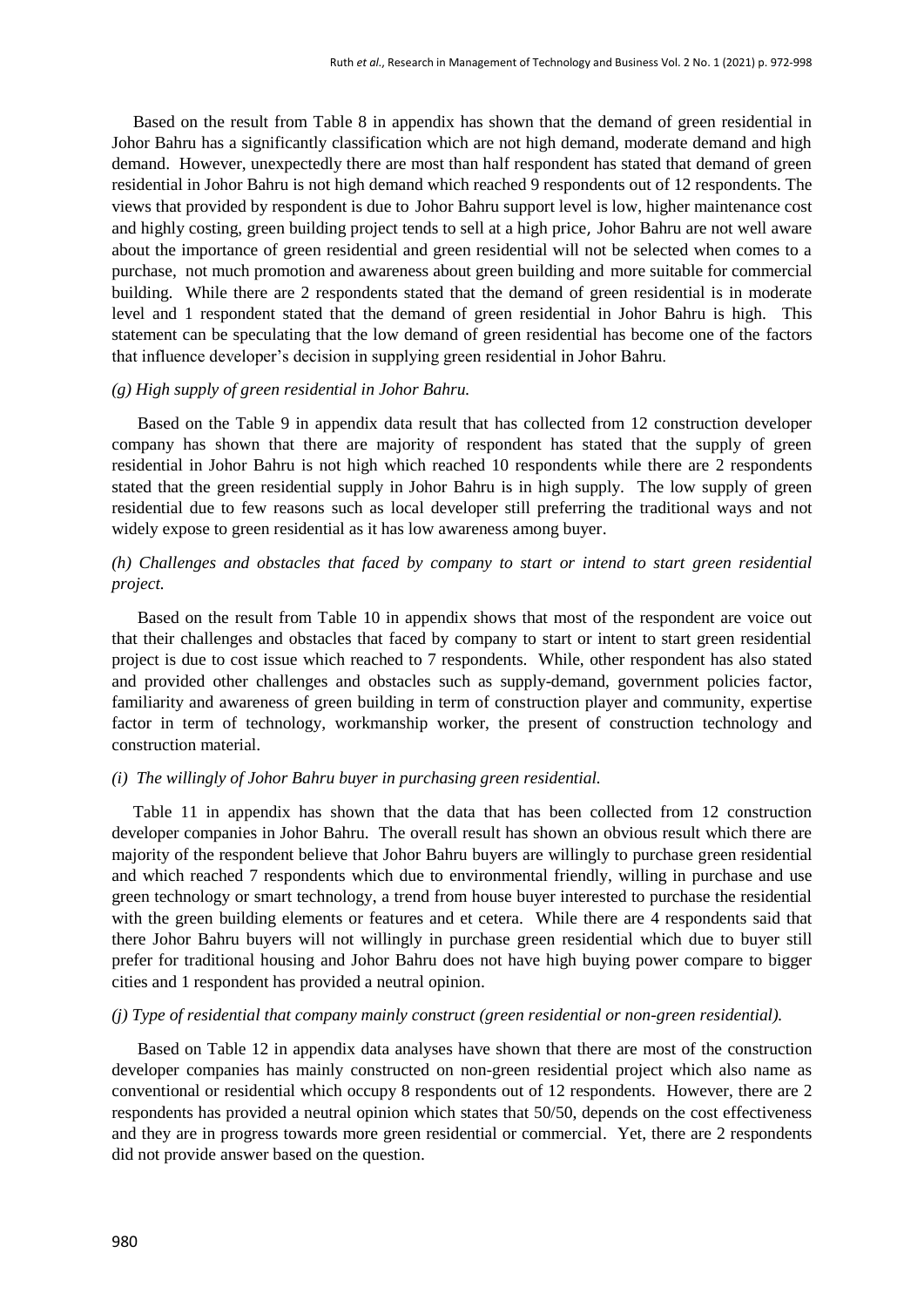#### *(k) Johor Bahru residence (people) awareness or knowledge in green residential.*

 Based on the Table 13 in appendix has shown that the awareness or knowledge among Johor Bahru resident (people) is still not much and low according to the perception of 12 respondent. There are 8 respondents which states that that the awareness or knowledge among Johor Bahru resident (people) is still not much and low. Hence, there are 3 respondents which states that Johor Bahru resident (people) have awareness or knowledge in green residential while there is 1 respondent which provide a neutral perception on this question.

## *(l) Major obstacles in implement material and resources characteristics if develop a building (green residential) in Johor Bahru.*

 Based on the Table 14 in appendix has shown that the major obstacles that facing by respondent is due to cost factor. There are 8 respondents answer that cost is their major concern if develop a building (residential) in Johor Bahru. While, there are 3 respondents that has provided different perception which is hard to promotes due to the weather is comfort, low availability or quality of the green building"s material and acquiring and sourcing the material from local supplied in Malaysia. Therefore, as a conclusion for this section, the major obstacles that facing by Johor Bahru construction developer companies is due to cost factor and follow by material availability factor.

#### *(m) Identify the challenges in apply indoor environmental quality green features in green residential.*

 Table 15 in appendix has shown that 12 respondents has provided different standpoint and explanation in this question. There are obviously many respondents has agreed and states that there is a challenge in implementing this green feature in green residential in Johor Bahru. Based on the result above, there have 6 respondents has agreed with the same challenges which is cost factor in implementing this green feature in green residential such as higher cost, project costing margin, material is more expensive and et cetera. Yet, there are 2 respondents which declare that residents awareness and consumer behaviors are the challenges. There are also 3 respondents provide different view such as current buyer that meet do not require this feature, structural design for natural ventilation and architectural design and others. However, there is 1 respondent mention that there is not a challenge because they are focus in this feature.

#### *(n) Difficulties in achieving sustainable site planning and management features during develop a green residential.*

 Based on data from Table 16 in appendix that has collected has shown that 12 respondents have provided different view and concern about the difficulties in achieving sustainable site planning and management matter. There are 4 respondents states that they are difficulties in achieving this green feature is due to cost, 2 respondent which states that there are no difficulties in achieving this green feature, 2 respondents which provided different view which due to size of the land developing and sufficient land size or space is required. Last but not least, there are 4 respondent which respectively has provided different view and answer toward this section. As conclusion, majority of the respondent has voice out that there is a difficulty in achieving sustainable site planning and management during develop green residential as the main caused was due to cost matter.

## *(o) The most affect company decision during develop a green residential in Johor Bahru in future or now based on six green building criteria.*

 Table 17 in appendix has shown that 12 respondents has also provided different answer based on this question. Hence, sustainable site planning and management is the most affect factor to company decision during develop green residential in Johor Bahru in future or now. There have 7 respondents which agree with this green feature that most affect to their company decision. Next, there are also some respondent states that indoor environment quality, innovative design and material and resources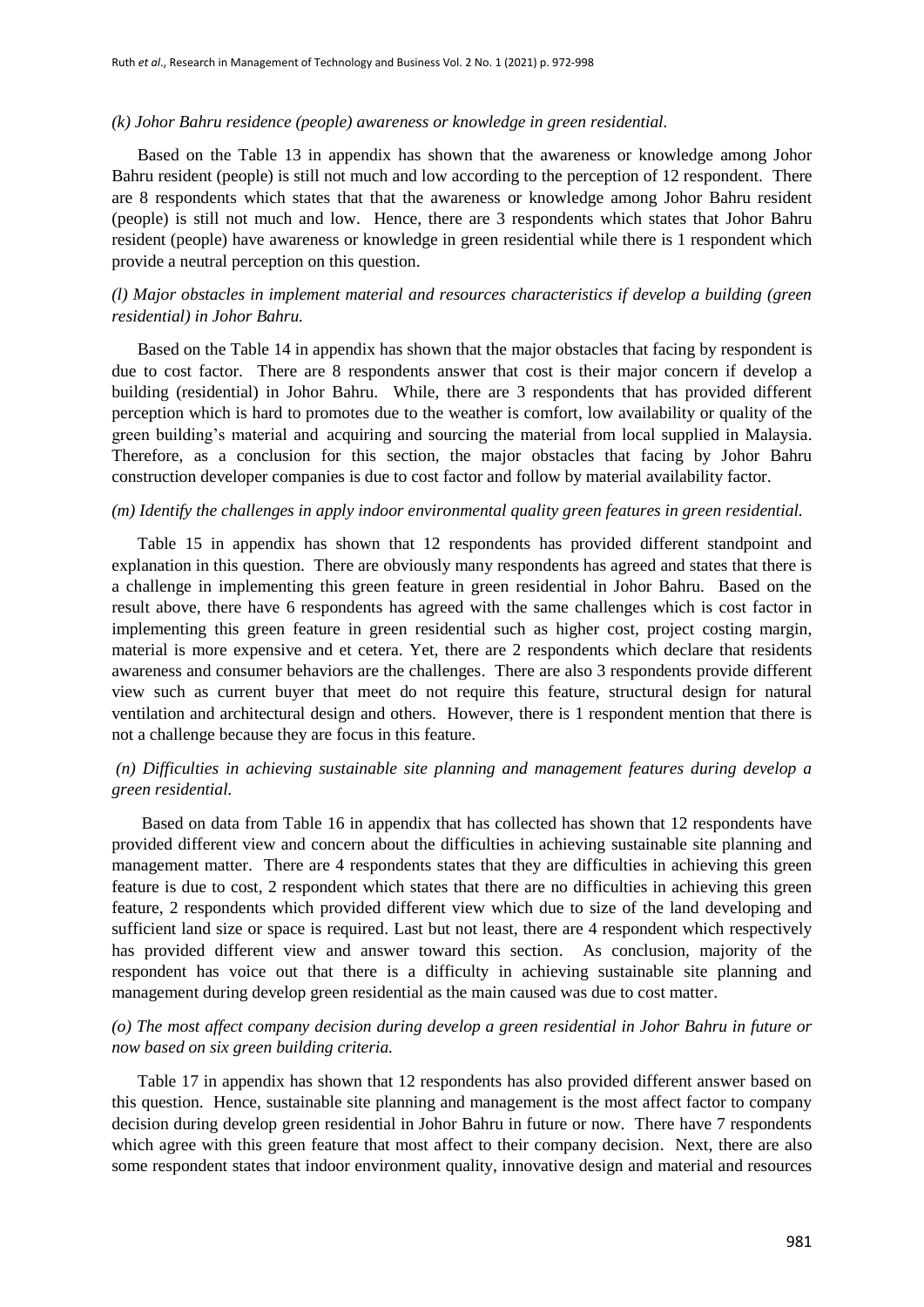is their most and main affect to company decision during develop a green residential in Johor Bahru in future or now.

4.4 Objective 2: To study the strategic among developer"s decision in supplying green residential.

#### *(a) Strategy that affect company decision in supplying green residential in Johor Bahru.*

According to Table 18 in appendix have shown the respondents view that based on the question, respondents has provided different view and strategies in this section. Hence, cost factor is still one of the major strategies among developers. There are 5 respondents has respectively stated that cost is the strategy that affect company decision in supplying green residential in Johor Bahru. Yet, there are 7 respondents which provided different view and opinion such as take timely adjustment based on market and policies and technology and also promotes more green technology, depends on market demand, location, marketing scheme to attract buyer and others.

#### *(b) Current trend of green residential in Johor Bahru (rising or decreasing).*

According to Table 19 in appendix data result that has been collected from 12 respondents in Johor Bahru, it has shown an unexpectedly result which majority of the respondent has stated that the current trend of green residential in Johor Bahru is in rising situation which reached to 7 respondents which due to for a better living environment, encouragement from government and the investment from other country and due to the growth of environmental awareness and increase of overseas investments. Yet there are 2 respondents which point out that the current trend of green residential in Johor Bahru is decreasing due to low economy and awareness of zero emission among the buyers are still low. Last, there are 2 respondents which stated a neutral perspective on this question.

## *(c) The affordability and attractiveness of green residential among Johor Bahru residence.*

 According to Table 20 in appendix has shown a clear result which most of the respondent has view out that the affordability and attractiveness of green residential among Johor Bahru residence is low and not so much which reached to 9 respondents. The reason is due to not affordable, higher maintenance cost and land cost, price for green residential are quite high for normal working people, green building housing always is more expensive compare to non-green building housing and more. However, there are still minority of the respondent which view out that there is affordability and attractiveness of green residential among Johor Bahru residence which are 3 respondents which due to having a good environment and peaceful living place.

## *(d) To identify energy efficiency features able to increase the quality and value of a building (residential) in Johor Bahru.*

 Based on the result on Table 21 in appendix has been collected from 12 respondent, it has presented an obvious result on this question which most of the respondent agree that energy efficiency features able to increase the quality and value of a building (residential) in Johor Bahru which reached to 9 respondents. This is due to bring up awareness and knowledge to buyers, reduce heat solar gain will reduce electricity consumption, minimize the impacts toward our mother earth, give a building high living standard and more environmental friendly compare to non-green residential and et cetera. However, there are 2 respondents has provided a neutral standpoint and view and 1 respondent did not answer to the question.

## *(e) To determined company would implement or focus in water efficiency green features in future residential.*

 Table 22 in appendix has shown that there are also majority of the respondent agree that their company would implement or focus in water efficiency green features in future residential which reached to 7 respondents. Hence, there are 2 respondent which disagree with would implement or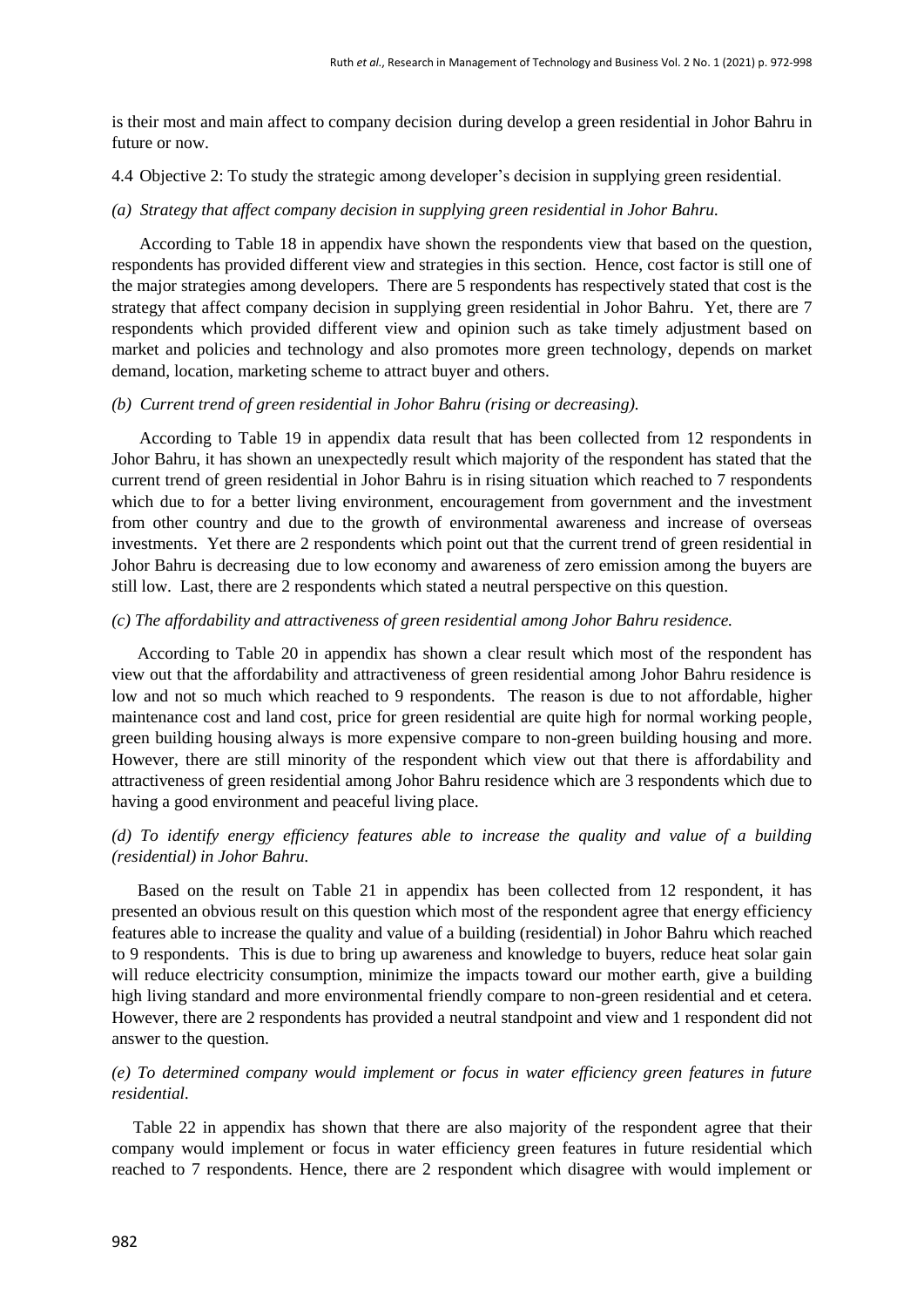focus in water efficiency green features in future residential and 2 respondent which provided no related answer and did not provide answer for this question. Based on the respondent that agree that their company would implement or focus in water efficiency green features in future residential has explained that as this will becoming the major concern of the consumers as this feature will help them achieved water saving and also the fare saving (water bills), indirectly reduce the maintenance fee of residents and et cetera. Hence, 2 respondents that disagree with would implement or focus in water efficiency green features in future residential which due to Malaysia water bill is cheap and they think that energy efficiency is more important and more useful compare to water efficiency.

## *(f) Strategy that company will approach if company intent to start a green residential project in future in term of innovative design green feature.*

 This section, 12 respondents have totally provided different view and answer based on Table 23 in appendix. Therefore, it will be listed out. The strategy that company will approach will be in term of innovative design green feature, quality and affordable price, provide offer to government servers, educational industries to attract them, have a team technician that have experience in the design high level of architectural significance, demand of market and supply of materials, approach Rain Harvesting System and solar power system able to attract buyers, focusing on the indoor environment quality and this will become their major selling point, landscape, building façade, energy saving appliances, solar water system and sustainable construction practice and obtain Green Building Index (GBI) or GreenRE.

#### **5. Conclusion**

The first research objective is to determine the factor influence developer's decision in supplying green residential. It aims to determine what is the actual factor that influence developer"s decision in supply green residential. According to the overall result, the factor that influence developer's decision in supplying green residential is due to cost factor. The cost factor is refer as highly cost for instance high building construction cost, highly maintenance cost, needed huge amount to engage the building consultant fee and Green Building Index (GBI) fee. The cost factor has also led to the hindrance, challenges and obstacles for developer in supplying green residential and start green residential project. The cost factor that hindrance developer to launch green residential is due to input-output ratio, high construction cost and maintenance cost, cost of development, technology highly cost, capital expenditure and price for green product. While the cost factor that cause challenges and obstacles that faced by developer in supply green residential is due to construction cost as well, high initial cost, high capital and operation expenditure of cost variance of adopting this concept. Hence, buyer demand and need also as a factor influence developer decision in supplying green residential. Based on the respondent view majority stated that they will depend of buyer need in term of starting green residential project.

 However, there are also consists of few aspects that indirectly influence developer"s decision in supplying green residential which are supply aspect and demand aspect. Based on respondent view and answer which stated that there is low supply and low demand of green residential in Johor Bahru. Low demand of green residential is due to higher maintenance cost, not much promotion and awareness, price of property and highly cost than conventional residential. While low supply is due to majority developer companies is still prefer conventional ways and also due to this concept is not widely adopted. Yet, low supply and low demand also due to the current situation of green residential in Johor Bahru is in low demand based on respondent view. In the same time, according to respondent view as well has also mentions that Johor Bahru residence awareness or knowledge in green residential is not much. This has indirectly affected developer in supplying green residential.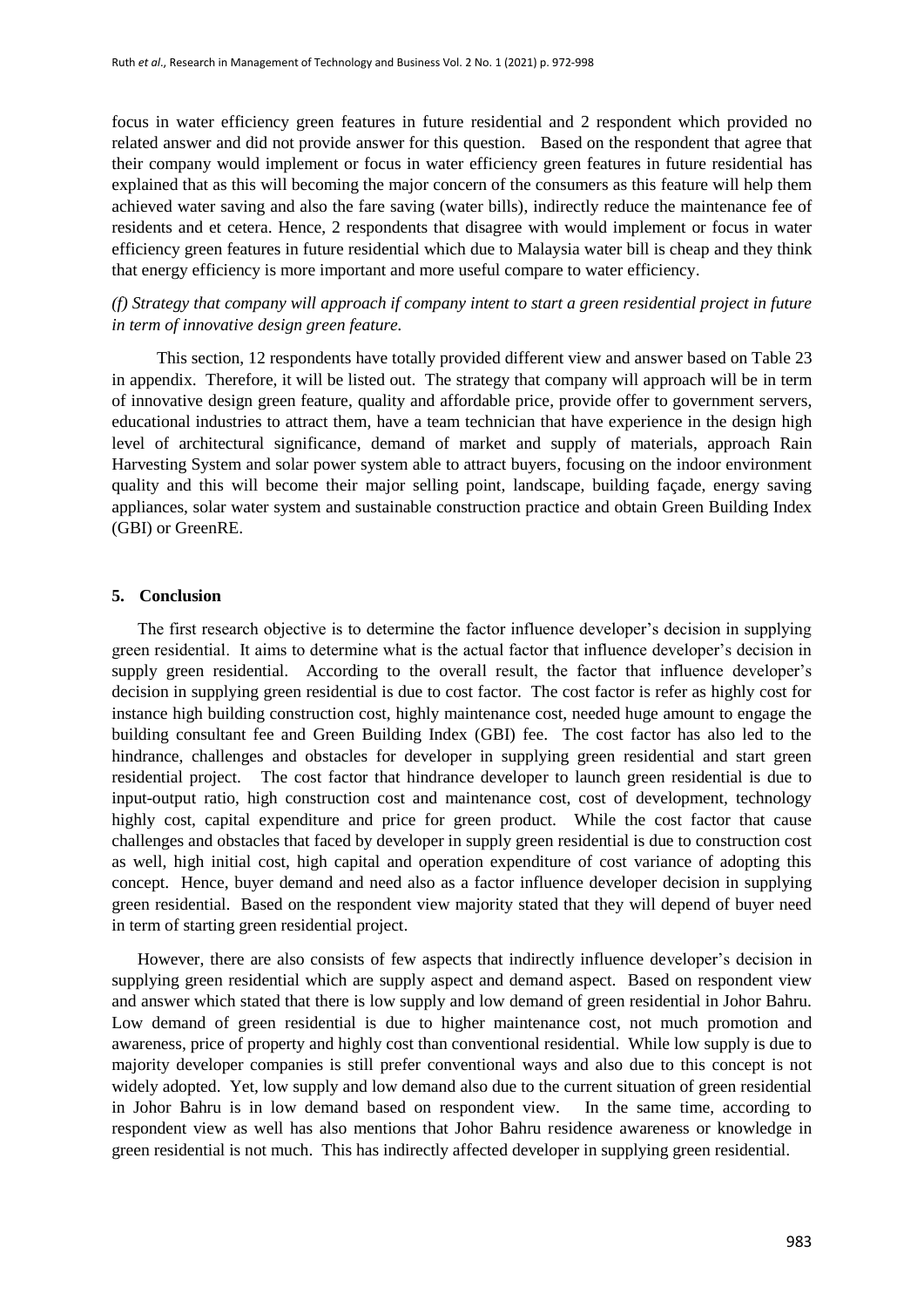The second objective aim is to study the strategic among developer"s decision in supplying green residential. According to the overall result from respondents based on this research objective, cost factor is the strategic among developer"s decision in supplying green residential. Majority respondent stated that they will focus on budget controlling, costing margin, cost efficiency and looking for reasonable resources in supplying green residential. Hence, in the same time the affordability and attractiveness of green residential among Johor Bahru residence is low and not so much based on respondent result. The reason is due to higher maintenance cost, higher land cost and price of green residential is high for normal people. However, respectively, the current trend of green residential in Johor Bahru is rising situation as for a better living, encouraging from government and investor from other country due to the growth of environmental awareness. This has provided an opportunity and as strategics as well among developer"s decision in supplying green residential. Besides that, there are few aspects that developer companies will focus in green residential project which are water efficiency, energy efficiency and innovation design as well.

 This research study is focus on factor and strategic that influence developer"s decision in supplying green residential. Although there are some obstacles facing during the research study process, yet there are still have some recommendation for construction industry as a guidelines purpose. According to the result has collected, the factor that influence developer"s decision in supplying green residential supply is due to cost factor which is highly cost in term of construction cost, maintenance cost, building consultant fee and more. However, construction industry is one of the industries that contributes a huge negative impact to environmental issues. Hence, green concept is a concept introduce for construction industry to reduce and minimize environmental issue that risen up in the past decades through the implementation from technology, material and resources, system and design of a building. Although the initial cost for green building project might be high but in long term it will produce positive impact to stakeholder and developer and also environment. Therefore, green concept should be gradually emphasized in construction industry and gradually adopted in future. This able to build up a healthy and greenery environment for future generation.

 In conclusion, the research objectives of this research study have been successfully achieved although there are facing limitations during the data collection process however it still managed to completed. All the data that been collected is reliable and met the research objectives.

#### **Acknowledgement**

The author would like to thank and highly appreciate the Department of Construction Management, Faculty of Technology Management and Business, Universiti Tun Hussein Onn Malaysia (UTHM) who have been very supportive during the conduct of this study.

#### **References**

- Abidin, N. Z., Yusof, N., & Othman, A. A. E. (2013). Enablers and challenges of a sustainable housing industry in Malaysia. Construction Innovation, 13(1), 10–25.<https://doi.org/10.1108/14714171311296039>
- Ajayi, V. O. (2017). Primary Sources of Data and Secondary Sources of Data. September, 1–6. <https://doi.org/10.13140/RG.2.2.24292.68481>
- Alias, A., Sin, T. K., & Aziz, W. N. A. W. A. (2010). the Green Home Concept Acceptability and Development Problems. Journal of Building Performance, 1(1), 130–139.
- Annum, G. (2019). Research Instruments For Data Collection Method. Research Methodology, 1–6. [https://www.academia.edu/36865594/RESEARCH\\_INSTRUMENTS\\_FOR\\_DATA\\_COLLECTION\\_Upda](https://www.academia.edu/36865594/RESEARCH_INSTRUMENTS_FOR_DATA_COLLECTION_Updated_) [ted\\_](https://www.academia.edu/36865594/RESEARCH_INSTRUMENTS_FOR_DATA_COLLECTION_Updated_)

Ashirwadam, J. (2014). Communication Research Methods Methods of Data Analysis. Tamilnadu Theological Seminary, August, 1–6.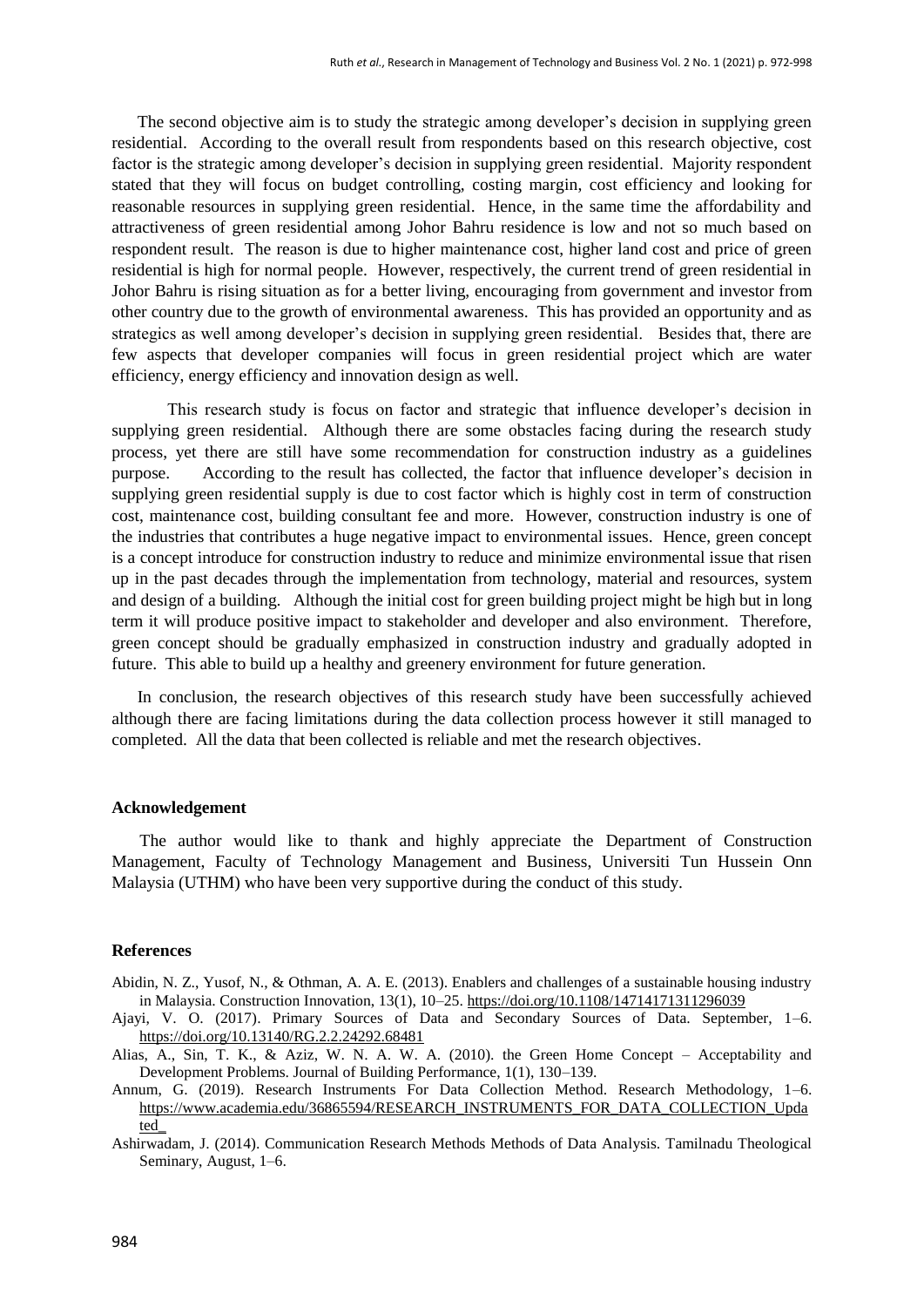- Banerjee, A., & Chaudhury, S. (2010). Statistics without tears: Populations and samples. Industrial Psychiatry Journal, 19(1), 60.<https://doi.org/10.4103/0972-6748.77642>
- bin Esa, M. R., Marhani, M. A., Yaman, R., Rashid, A. A. H. N. H. N., & Adnan, H. (2011). Obstacles in implementing green building projects in Malaysia. Australian Journal of Basic and Applied Sciences, 5(12), 1806–1812.
- Department of Statistics Malaysia (2020, February 23). Demographic Statistics Fourth Quarter 2019, Malaysia. Retrieved that the contract of the contract of the contract of the contract of the contract of the contract of the contract of the contract of the contract of the contract of the contract of the contract of the contract of

[https://www.dosm.gov.my/v1/index.php?r=column/cthemeByCat&cat=430&bul\\_id=UDc0eVJ4WEJiYmw](https://www.dosm.gov.my/v1/index.php?r=column/cthemeByCat&cat=430&bul_id=UDc0eVJ4WEJiYmw0Rmt5cjYvWHFkdz09&menu_id=L0pheU43NWJwRWVSZklWdzQ4TlhUUT09) [0Rmt5cjYvWHFkdz09&menu\\_id=L0pheU43NWJwRWVSZklWdzQ4TlhUUT09](https://www.dosm.gov.my/v1/index.php?r=column/cthemeByCat&cat=430&bul_id=UDc0eVJ4WEJiYmw0Rmt5cjYvWHFkdz09&menu_id=L0pheU43NWJwRWVSZklWdzQ4TlhUUT09)

- Elias, E. M., & Lin, C. K. (2015). The Empirical Study of Green Buildings (Residential) Implementation: Perspective of House Developers. Procedia Environmental Sciences, 28(SustaiN 2014), 708-716. <https://doi.org/10.1016/j.proenv.2015.07.083>
- Goh, H. H., Goh, K. C., & Seow, T. W. (2013). Challenges of implementing Sustainability in Malaysian Housing Industry. Http://Eprints.Uthm.Edu.My/3964/, 2007, 1–8[. http://eprints.uthm.edu.my/3964/](http://eprints.uthm.edu.my/3964/)

Green Building Index. Assessed on 30 May 2020. Available at[: https://www.greenbuildingindex.org/](https://www.greenbuildingindex.org/)

- Ibrahim, F. A., Mohd Shafiei, M. W., Ismail, R., & Said, I. (2014). Green homes development: Factors affecting housing developers' readiness. ARPN Journal of Engineering and Applied Sciences, 9(6), 971–980.
- Illankoon, I. M. C. S., Tam, V. W. Y., Le, K. N., & Shen, L. (2017). Key credit criteria among international green building rating tools. Journal of Cleaner Production, 164, 209–220. <https://doi.org/10.1016/j.jclepro.2017.06.206>
- Kirshenblatt-Gimblett, Barbara. Part 1, What Is Research Design? The Context of Design. Performance Studies Methods Course syllabus. New York University, Spring 2006; Trochim, William M.K. Research Methods Knowledge Base. 2006.
- Lan, S.-H., & Sheng, T.-C. (2014). The Study on Key Factors of Influencing Consumers" Purchase of Green Buildings Application of Two-stage Fuzzy Analytic Hierarchy Process. International Business Research, 7(6), 49–60[. https://doi.org/10.5539/ibr.v7n6p49](https://doi.org/10.5539/ibr.v7n6p49)
- Mohd Shafiei, M. W., & Abadi, H. (2017). The Impacts Of Green Building Index Towards Energy Consumption In Malaysia. Australian Journal of Basic and Applied Sciences, 11(March), 131–139.
- Mohd Shafiei, M. W., Samari, M., & Ghodrati, N. (2013). Strategic approach to green home development in Malaysia- The perspective of potential green home buyers. Life Science Journal, 10(1), 4213–4224.
- Parveen, H., & Showkat, N. (2017). Content Analysis. August.
- Samari, M., Godrati, N., Esmaeilifar, R., Olfat, P., & Shafiei, M. W. M. (2013). The investigation of the barriers in developing green building in Malaysia. Modern Applied Science, 7(2), 1–10. <https://doi.org/10.5539/mas.v7n2p1>
- Shraddha Pandey. (2015). Impact of Green Building Rating Systems on the Sustainability and Efficacy of Green Buildings Case Analysis of Green Building Index , Malaysia. MIT-UTM Malaysia Sustainable Cities Program, 1–10
- Singh, C. S. (2018). Green Construction: Analysis on Green and Sustainable Building Techniques. Civil Engineering Research Journal, 4(3)[. https://doi.org/10.19080/cerj.2018.04.555638](https://doi.org/10.19080/cerj.2018.04.555638)
- Suhaida, M. S., Chua, K. H., & Leong, Y. P. (2011). Sustainable Development in the Building Sector : Green Building Framework in Malaysia. 15th International Conference on ISO & TQM (15-ICIT), March, 1–8. http://www.uniten.edu.my/newhome/uploaded/admin/research/centres/iepre/2012/papers/Sustainable Development in the Building Sector Green Building Framework in Malaysia.pdf
- Syuhadah, N., Said, B., Martin, D., & Juanil, D. (2013). 2nd International Conference on Technology Management, Business and Entrepreneurship. The Housing Environment Preference among Housing Ccnsumers in Johor Bahru, December, 55–70.
- Zainul Abidin Nazirah, N. (2010). Investigating the awareness and application of sustainable construction concept by Malaysian developers. Habitat International, 34(4), 421–426. <https://doi.org/10.1016/j.habitatint.2009.11.011>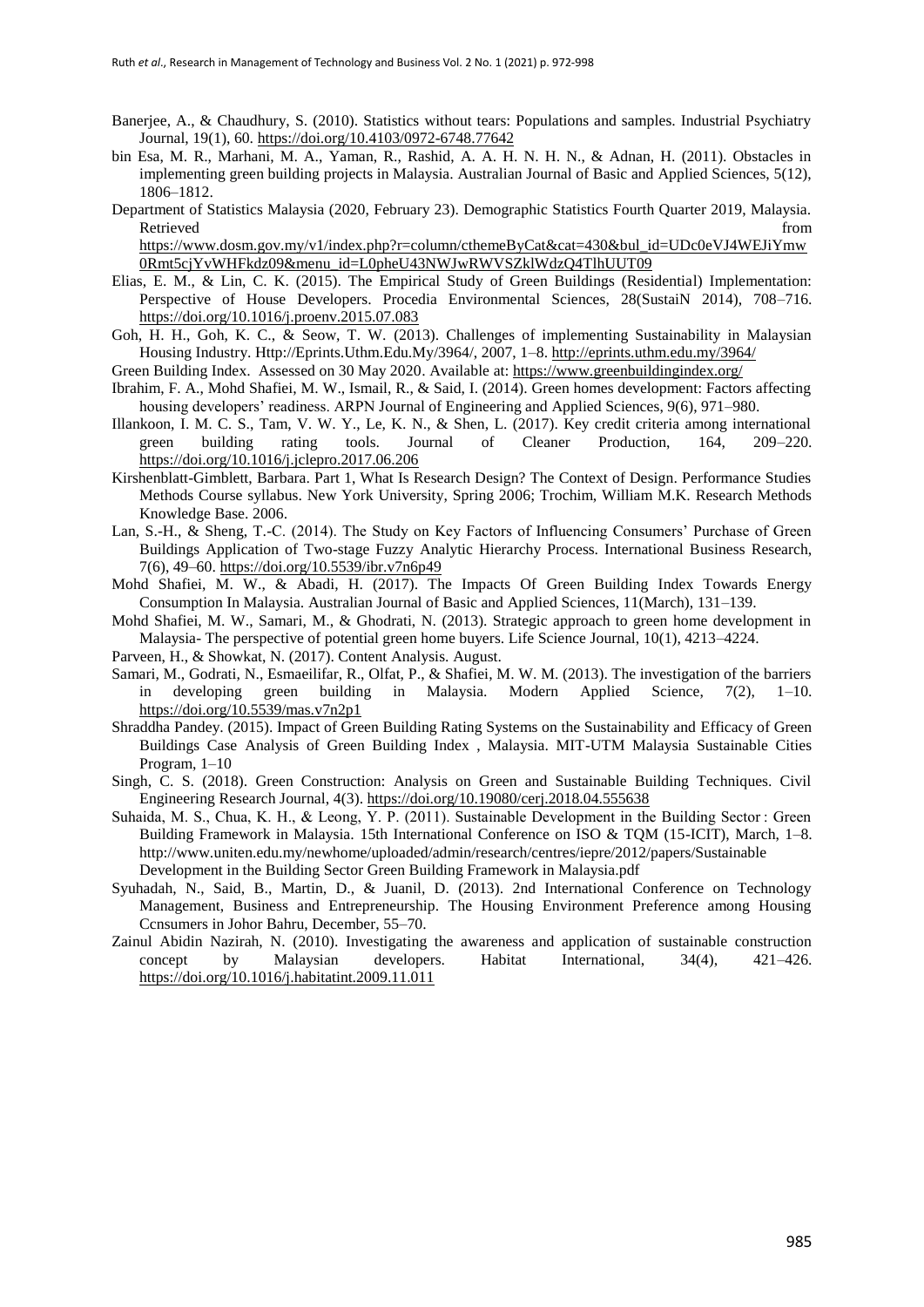# **Appendix**



**Figure 2: Overall flowchart of the research**

| Table 3: View of current situation of green building (residential) in Johor Bahru from |
|----------------------------------------------------------------------------------------|
| construction developers.                                                               |

| Respondent     | Annotation                                                                     |  |
|----------------|--------------------------------------------------------------------------------|--|
| R <sub>1</sub> | "Not much. From the perspective of developer is good in long term but not      |  |
|                | good in short term. For example in term of technology such as solar panel in   |  |
|                | long term is cheap, good and many people use, but in short term is expensive   |  |
|                | and not many people affordable"                                                |  |
| R <sub>2</sub> | "The demand for green building is very low."                                   |  |
| R <sub>3</sub> | "Growing not too rapidly at this moment."                                      |  |
| R <sub>4</sub> | "As I know, that most popular green building in JB is Forest City."            |  |
| R <sub>5</sub> | "Not much project."                                                            |  |
|                | "From my point of view, currently situation of green building (residential) is |  |
| R <sub>6</sub> | rising up because there are many developed country like China that bring in    |  |
|                | technology and opportunity to Johor Bahru compare to other state in            |  |
|                | Malaysia."                                                                     |  |
| R7             | "In Johor Bahru, there is not much demand for green buildings and buyers are   |  |
|                | not very interested."                                                          |  |
| R <sub>8</sub> | "From my view, the markets of green building in JB are not focusing the        |  |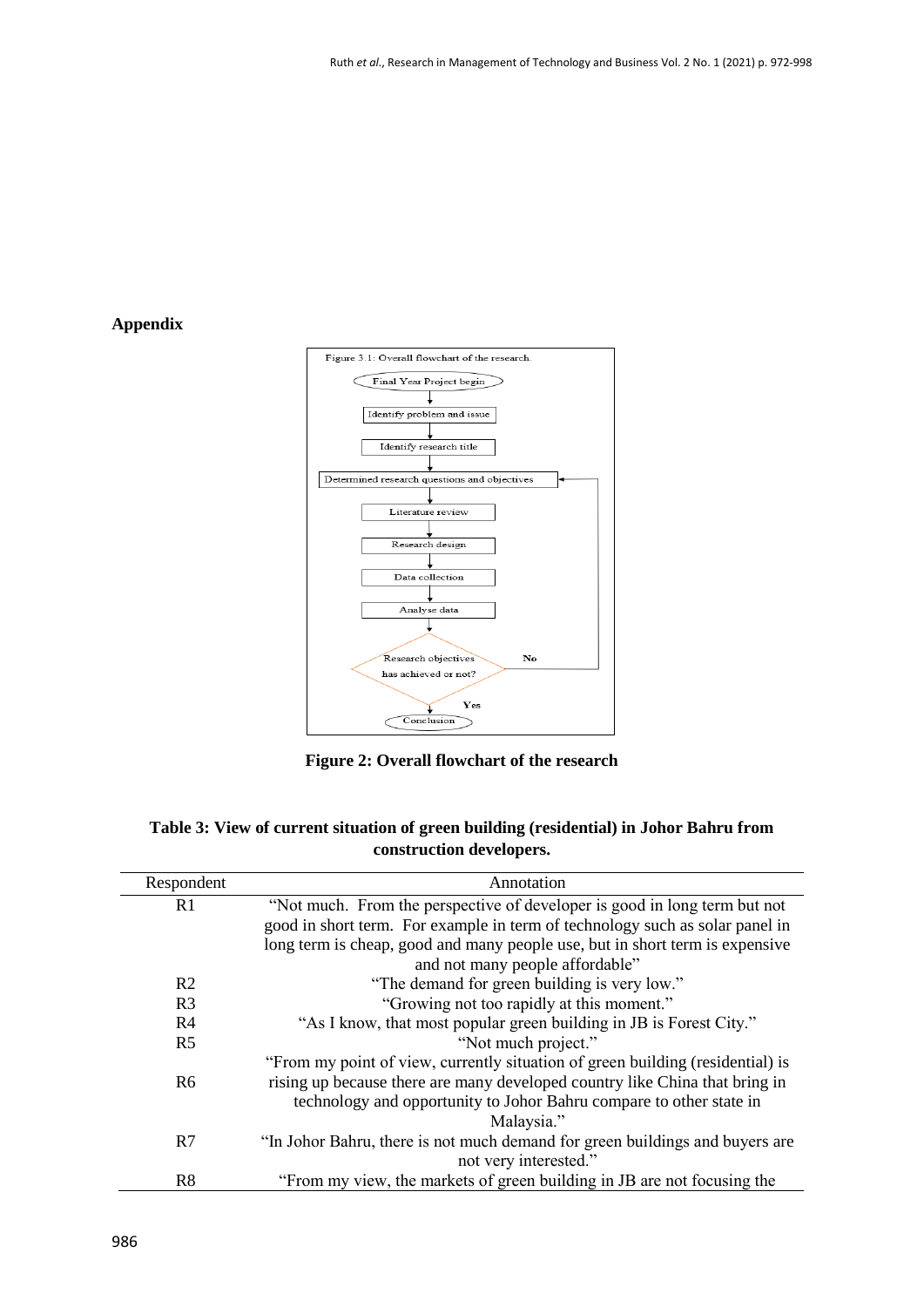|                 | locals and majority the buyers are foreigners."                               |
|-----------------|-------------------------------------------------------------------------------|
| R <sub>9</sub>  | "Not much participation from developer in green building."                    |
| R <sub>10</sub> | "Currently all new developments upcoming in Johor Bahru, have all placed      |
|                 | emphasis on green."                                                           |
| R <sub>11</sub> | "There are still progress of increasing number. Currently not much building   |
|                 | go for green certification."                                                  |
| R <sub>12</sub> | "Green building is still not widely adopted and introduced especially towards |
|                 | local developers in Johor Bahru."                                             |
|                 |                                                                               |

| Table 4: Construction developers answer on green residential project in Johor Bahru. |  |  |  |  |
|--------------------------------------------------------------------------------------|--|--|--|--|
|                                                                                      |  |  |  |  |

| Respondent      | Annotation                                                                     |
|-----------------|--------------------------------------------------------------------------------|
| R <sub>1</sub>  | "Have, currently Forest City is our green residential project in Johor Bahru." |
| R <sub>2</sub>  | "Nil."                                                                         |
| R <sub>3</sub>  | "Yes, D'Summit Residence in Kempas."                                           |
| R4              | "No"                                                                           |
| R <sub>5</sub>  | "Yes, Bandar Cemerlang."                                                       |
| R <sub>6</sub>  | "No, currently our company only focus development in Pahang state."            |
| R7              | "No"                                                                           |
| R8              | " $No."$                                                                       |
| R9              | " $No."$                                                                       |
| R10             | "Yes, we are looking towards our goal of a zero waste township, that mainly    |
|                 | focuses on green residentials creating a sustainable community. One of the     |
|                 | residential that emphasises on this would be 'The Seed'."                      |
| R11             | "We go for green building in Iskandar Puteri."                                 |
| R <sub>12</sub> | "There are few project in Masai area."                                         |

# **Table 5: View on the importance and need of green residential in Johor Bahru from construction developers.**

| Respondent     | Annotation                                                                       |
|----------------|----------------------------------------------------------------------------------|
| R1             | "It is important for long-term development, however the current market and       |
|                | policies do not show strong demand."                                             |
| R <sub>2</sub> | "Not necessary at the moment. Higher maintenance cost."                          |
| R <sub>3</sub> | "Important yet low demand as in market of Johor Bahru."                          |
| R <sub>4</sub> | "So far not so important."                                                       |
| R <sub>5</sub> | "Yes, environmental benefits and cost efficiency."                               |
| R <sub>6</sub> | "Yes it is important or needed in Johor Bahru. This is because there will        |
|                | create many opportunity to improve the standard of living for Johor Bahru."      |
| R7             | "Yes, it is important for the Johor Bahru property industry. It is because       |
|                | green residential can bring a lot of benefits to residents such as reduce energy |
|                | consumption and minimize the emission of pollutants."                            |
| R <sub>8</sub> | "Yes. To reduce the emission of harmful gases as the rate of emission of         |
|                | harmful gases such as Carbon Dioxide in Johor Bahru especially in town area      |
|                | are considered very high."                                                       |
| R <sub>9</sub> | "Yes. To reduce harmful the earth, environment, reduce energy usage and          |
|                | also to reduce heat island effect."                                              |
| R10            | "It is not really needed in Johor Bahru, but I would say it is important for the |
|                | developers as customers now are more aware of 'green' than ever before,          |
|                | hence it plays an important role in creating value of the residentials for       |
|                | customers."                                                                      |
| R11            | "It is encouraged by local authority. It is good for environmental and           |
|                | sustainability."                                                                 |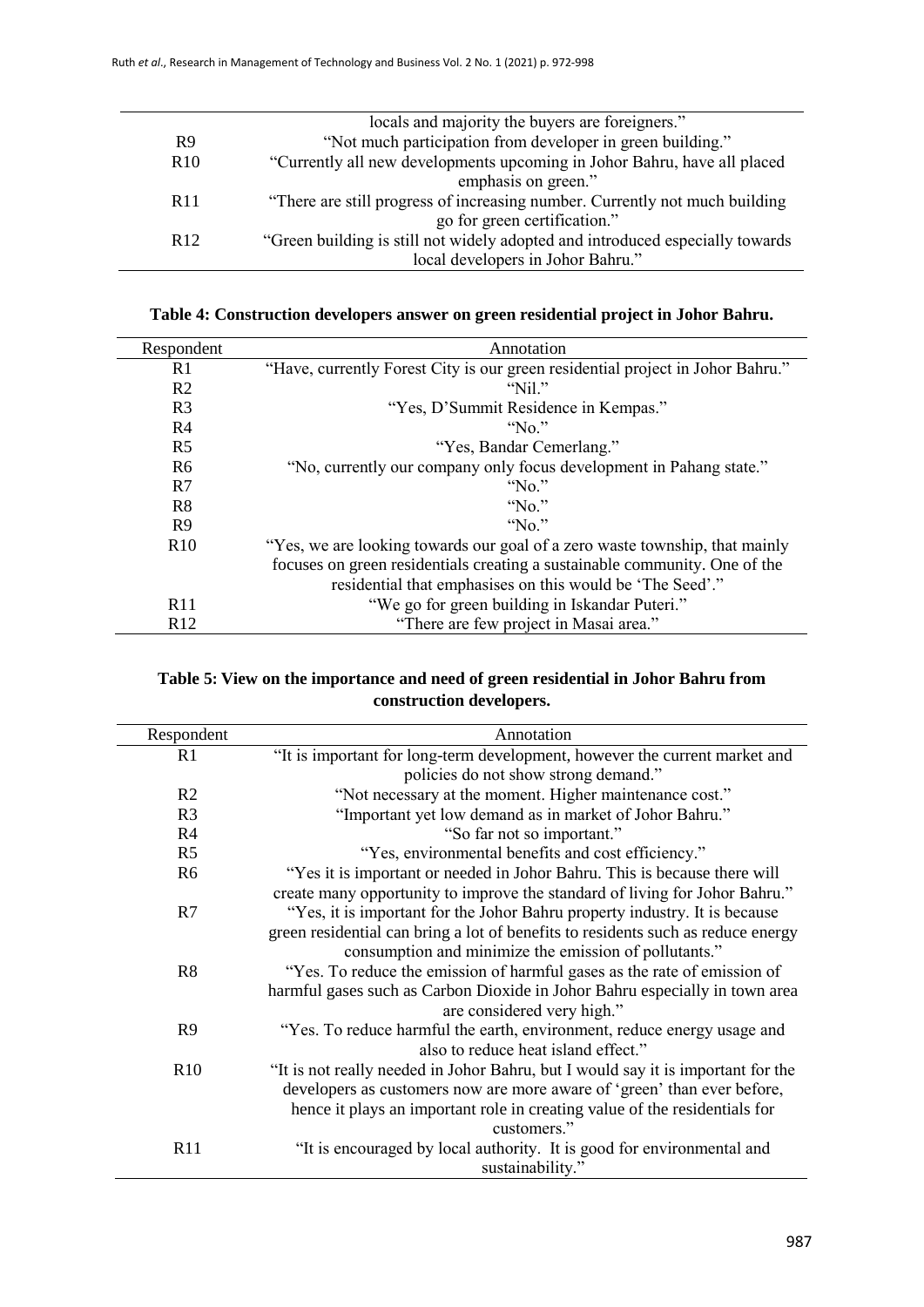R12 "Green residential is a subjective matter, it may bring beneficial. However, it still depends on the demand by its designer and client."

| Respondent      | Annotation                                                                                        |
|-----------------|---------------------------------------------------------------------------------------------------|
| R <sub>1</sub>  | "The factor that influence company decision to start or intent to start                           |
|                 | green residential project is base on buyer need, policies, and input-output                       |
|                 | ratio."                                                                                           |
| R2              | "Cost and demand."                                                                                |
| R <sub>3</sub>  | "High maintenance cost."                                                                          |
| R4              | "Meet people's need."                                                                             |
| R <sub>5</sub>  | "This is the current residential environment buyers looking for. (Mostly<br>young family group)." |
| R <sub>6</sub>  | "From my point of view, there are few factor that influence company                               |
|                 | decision to start or intent to start green residential project in Johor Bahru.                    |
|                 | Firstly, time consuming of construction, this is because all green building                       |
|                 | project usually using all IBS technology to construction the building. All                        |
|                 | IBS usually take lesser time to construct compare with the traditional                            |
|                 | ways. Second factor is environmental friendly, green building is a                                |
|                 | construction way which get efficiency and positive environmental goals                            |
|                 | of green design. Last factor is improving economy of country, this is                             |
|                 | because green building project may attract developed country to invest in                         |
|                 | Malaysia, there are a very good example in johor which is forest city                             |
|                 | that invested by China company."                                                                  |
| R7              | "Construction Cost. The higher the construction cost, the lower the                               |
|                 | profitability."                                                                                   |
| R8              | "I heard that the management and development team has an intention to                             |
|                 | start a green residential project in JB. I believe is due to the trending now                     |
|                 | is more focusing on the green aspects and also zero emission buildings."                          |
| R <sub>9</sub>  | "Initial cost. Normally developer are willing to buy in the green building                        |
|                 | elements to be implement in their project. However to recognize the                               |
|                 | building as a green building need a pretty huge amount of money to                                |
|                 | engaged the green building consultant and fees to GBI for inspection and                          |
|                 | assessment as a process of recognition a building as a green building."                           |
| R <sub>10</sub> | "Mainly it would be the customers' needs and wants, and followed by                               |
|                 | the company's corporate image."                                                                   |
| R11             | "Company management direction to support sustainability concept and                               |
|                 | concern on environment."                                                                          |
| R12             | "Factor to be involve will be cost of designing, building and maintaining                         |
|                 | for the long run of the building."                                                                |

## **Table 6: Factor that influence company decision to start or intent to start green residential project in Johor Bahru base on respondent view.**

## **Table 7: Factor that hindrance company to launch green residential project in Johor Bahru.**

| Respondent     | Annotation                                                                |
|----------------|---------------------------------------------------------------------------|
| R1             | "The factor that hindrance company decision to launch green residential   |
|                | project is base on buyer need, policies, and input-output ratio."         |
| R <sub>2</sub> | "Cost and demand."                                                        |
| R <sub>3</sub> | "High construction cost with maintenance in future time. And town council |
|                | didn't emphasize on maintaining green building."                          |
| R <sub>4</sub> |                                                                           |
| R <sub>5</sub> | "Top management team from old generation and old concept. Cost of         |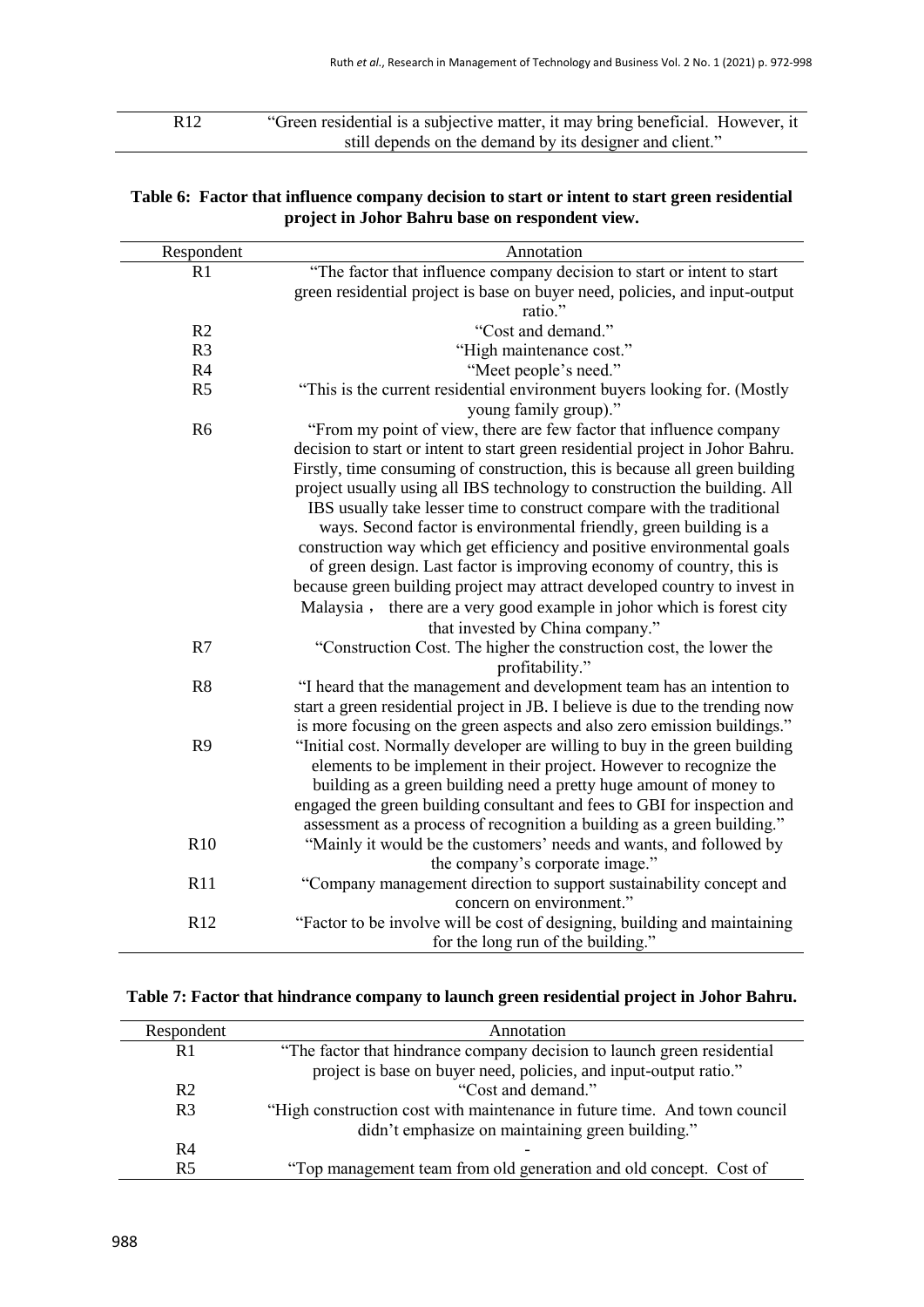$\overline{\phantom{0}}$ 

|                | development (need space for landscape and high maintenance on landscape."             |
|----------------|---------------------------------------------------------------------------------------|
| R <sub>6</sub> | "From my point of view, there are few factor that hindrance to launch green           |
|                | residential project in Johor Bahru. Firstly, costing is the first factor for it, this |
|                | is because for all these new technology always over costing compare to the            |
|                | traditional way. Second factors is workmanship of worker, all these new               |
|                | technology always have a different work way compare to traditional way so             |
|                | that we need to waste more to retrain all the worker. Last factor is about            |
|                | demanding of market, in Malaysia all of the consumer always prefer the                |
|                | traditional construction way so that this lead the demanding of market for            |
|                | green building will be lesser than traditional construction way."                     |
| R7             | "The demand for a green residential project in Johor Bahru. The lower the             |
|                | demand for green residential projects, the lesser the green residential project       |
|                | to be carried out."                                                                   |
| R8             | "The main reason that our company had delayed the development process is              |
|                | the Covid-19 Pandemic. The markets now are unpredictable so that our                  |
|                | company decided to play safe."                                                        |
| R <sub>9</sub> | "Not many house buyer knows about green building and aware about this                 |
|                | matter. Less appreciation from them unless they understand the best and               |
|                | advantages of the green building. Developer and Government should create              |
|                | more awareness about green building as per electrical and automotive                  |
|                |                                                                                       |
|                | manufacturers tell their consumer about energy saving for example light-              |
|                | emitting diode (LED) bulbs, inverter system and hybrid car/motorcycle."               |
| R10            | "The capital expenditure required by a company to enforce this Green                  |
|                | Initiative."                                                                          |
| R11            | "Price of green products or materials that is currently available in market."         |
| R12            | "The hindrance will be the knowledge and expertise of local contractor to             |
|                | build such quality of green residential is still not well establish."                 |

| Respondent     | Annotation                                                                                                                                                                                                                                                                                                                                     |
|----------------|------------------------------------------------------------------------------------------------------------------------------------------------------------------------------------------------------------------------------------------------------------------------------------------------------------------------------------------------|
| R1             | "Not high demand as Johor Bahru support level is low."                                                                                                                                                                                                                                                                                         |
| R2             | "No, higher maintenance cost."                                                                                                                                                                                                                                                                                                                 |
| R <sub>3</sub> | "Moderate. Main stream would be from Singaporean or other town."                                                                                                                                                                                                                                                                               |
| R4             | "No, high costing."                                                                                                                                                                                                                                                                                                                            |
| R <sub>5</sub> | "Average demand because only apply to young family below age 40 to<br>$50.$ "                                                                                                                                                                                                                                                                  |
| R <sub>6</sub> | "Yes, this is because there are many invested from other country is<br>demanding green building in Johor Bahru like country Singapore and<br>China. Meanwhile, our government also encourage local developer to<br>launch more green building to build an environmental friendly country."                                                     |
| R7             | "No, the green building project tends to sell at a high price."                                                                                                                                                                                                                                                                                |
| R <sub>8</sub> | "No. For my opinion, this is due to the prices of the green residential are<br>always higher than the normal residential as it contains a lot of latest<br>technologies. The consumers in Johor Bahru are not well aware about the<br>importance of green residential and green residential will not be selected<br>when comes to a purchase." |
| R <sub>9</sub> | "No. Not much promotion and awareness about green building."                                                                                                                                                                                                                                                                                   |
| R10            | "Currently not at the moment, however there is a seen rise in its demand.<br>Mainly due to the many oversea investments that are setting ground here in<br>Johor Bahru."                                                                                                                                                                       |
| R11            | "Currently not so much. As normally it will be more suitable for<br>commercial building."                                                                                                                                                                                                                                                      |
| R12            | "Not really because nowadays due to the price of property, buyer tend to                                                                                                                                                                                                                                                                       |

# **Table 8: Demand of green residential in Johor Bahru.**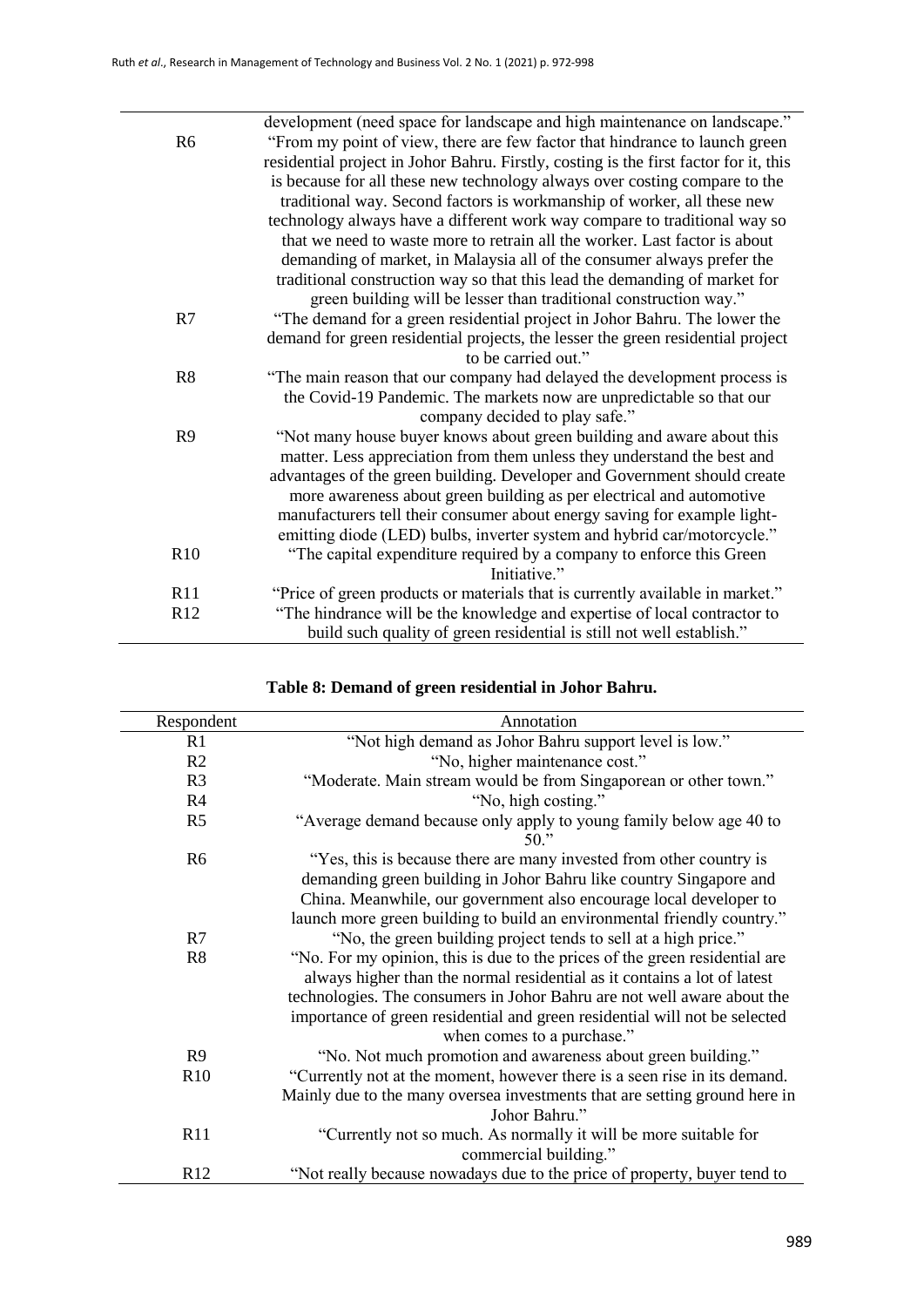# prioritise price of property over the design of building."

| Respondent      | Annotation                                                                  |
|-----------------|-----------------------------------------------------------------------------|
| R1              | "Not much."                                                                 |
| R <sub>2</sub>  | " $No."$                                                                    |
| R <sub>3</sub>  | "Yes."                                                                      |
| R4              | $N_0$ ."                                                                    |
| R <sub>5</sub>  | " $No."$                                                                    |
| R <sub>6</sub>  | "No, this is because in Johor Bahru most of the local developer still       |
|                 | preferring the traditional ways."                                           |
| R7              | $N_0$ ."                                                                    |
| R <sub>8</sub>  | "No."                                                                       |
| R <sub>9</sub>  | "Not from local developer but not very sure about the developer from China. |
|                 | However, if we look at their development, seems like their buildings having |
|                 | more green building elements and characteristic."                           |
| R10             | "Yes"                                                                       |
| R <sub>11</sub> | "Nope. But local authority is encouraging this concept."                    |
| R12             | "Johor Bahru is still not widely expose to green residential as it has low  |
|                 | awareness among buyer."                                                     |

#### **Table 9: Construction developers view on high supply of green residential in Johor Bahru.**

## **Table 10: Challenges and obstacles that faced by respondent to start or intend to start green residential project.**

| Respondent     | Annotation                                                                      |
|----------------|---------------------------------------------------------------------------------|
| R1             | "There are two challenges and obstacles which are demand from buyer             |
|                | whether buyers are willingly or not willingly to purchase. Second is            |
|                | government policies which government will step out in helping or providing      |
|                | benefits or not."                                                               |
| R <sub>2</sub> | "Costing."                                                                      |
| R <sub>3</sub> | "Market supply more than demand."                                               |
| R <sub>4</sub> | "No planning."                                                                  |
| R <sub>5</sub> | "Change old management team member, old concept thinking."                      |
| R <sub>6</sub> | "Challenges or obstacles that faced by company to start or intend to start      |
|                | green residential project like cost of construction, familiarity of green       |
|                | building and workmanship of worker. Cost of construction is the main            |
|                | obstacle to start green building because green building construction costing is |
|                | higher compare to non-green building construction. Next, familiarity of green   |
|                | building also an obstacle for it, because local contractor still prefer with    |
|                | traditional construction compare with green building. Lastly is workmanship     |
|                | of worker, local contractor need some time to train all the worker related to   |
|                | green building construction skill. This will take more time to finish a project |
|                | compare with traditional construction."                                         |
| R7             | "The present of construction technology, construction material, construction    |
|                | cost cost."                                                                     |
| R8             | "The profit and loss. And also the real estate bubble in Johor Bahru are        |
|                | becoming saturated."                                                            |
| R <sub>9</sub> | "Less expertise in green building, not much incentive from government and       |
|                | high initial cost."                                                             |
| R10            | "High capital and operational expenditures."                                    |
| R11            | "Awareness of green building by community."                                     |
| R12            | "It would be the expertise of technology in the construction technology and     |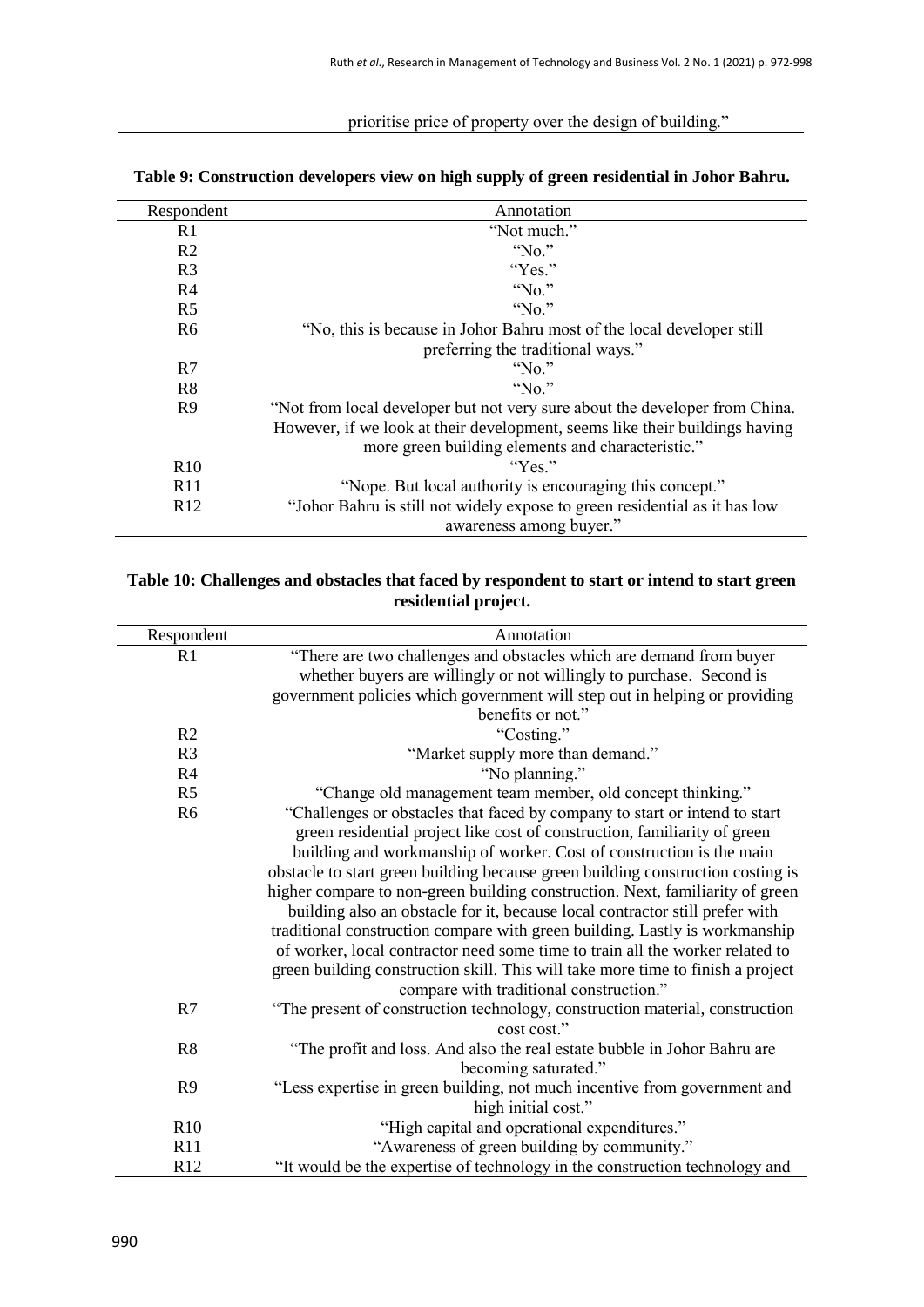the cost variance of adopting this concept."

| Respondent     | Annotation                                                                                                      |
|----------------|-----------------------------------------------------------------------------------------------------------------|
| R1             | "Willing. For example willingly in purchase and use green technology or                                         |
|                | smart technology."                                                                                              |
| R2             | "Depend on the price."                                                                                          |
| R <sub>3</sub> | "Yes. As part of environmental friendly, people might want to enjoy better<br>life with green residential."     |
| R4             | "No."                                                                                                           |
| R <sub>5</sub> | "Yes, because mostly strong buyers is around age 30 to 40 plus. (Young<br>family need a new house)."            |
| R <sub>6</sub> | "I think not willing enough, this is because Johor Bahru buyer still prefer                                     |
|                | for traditional housing instead of pay more for green building housing.<br>Most of the buyer is from overseas." |
| R7             | "Yes. Young people willing to purchase green building projects."                                                |
| R8             | "I think that there are still buyers that willing to purchase the green                                         |
|                | residential."                                                                                                   |
| R <sub>9</sub> | "Sure, there is a trend from house buyer interested to purchase the                                             |
|                | residential with the green building elements/features especially on intensive                                   |
|                | landscape, more wide opening for brightness, building orientation to avoid                                      |
|                | direct sunlight, smart home system in order for them to control the                                             |
|                | electrical appliances through their smart phone et cetera. All the demands                                      |
|                | mentioned above are actually the green building elements and features                                           |
|                | without their notice and knowledge."                                                                            |
| R10            | "With the Johor Bahru population alone, it will not be enough."                                                 |
| R11            | "Yes. Provided that selling price is reasonable."                                                               |
| R12            | "This because the local in Johor Bahru does not have high buying power                                          |
|                | compare to bigger cities, green building is still a cold market among the                                       |
|                | local."                                                                                                         |

## **Table 11: The willingness of Johor Bahru buyers in purchasing green residential based from construction developer companies view.**

## **Table 12: Type of residential that company mainly construct (green residential or non-green residential) based from respondents.**

| Respondent     | Annotation                                                                     |
|----------------|--------------------------------------------------------------------------------|
| R <sub>1</sub> | "Non-green residential. But normally in green residential will also added      |
|                | green technology but will not join in green residential. Besides that, based   |
|                | on government requirement, we will also add green features into project        |
|                | such as ventilation."                                                          |
| R <sub>2</sub> | "Non-green residential. Affordable price."                                     |
| R <sub>3</sub> | "50/50. Depends on the cost effectiveness."                                    |
| R <sub>4</sub> | "Non-green residential."                                                       |
| R <sub>5</sub> | "2/3 non-green residential, 1 green residential."                              |
| R <sub>6</sub> | "Currently still mainly construct non-green residential because of costing,    |
|                | workmanship and demanding of market."                                          |
| R7             | "High-rise building. Probably due to the constraint space in city."            |
| R8             | "Non-green residential. As a developer based company, we focus in the P&L      |
|                | ratio. So we construct the type of residential according to the market. We     |
|                | may construct green residential in the future once it become a hot trending in |
|                | the real estate market."                                                       |
| R9             | "Non green building but with some green building elements."                    |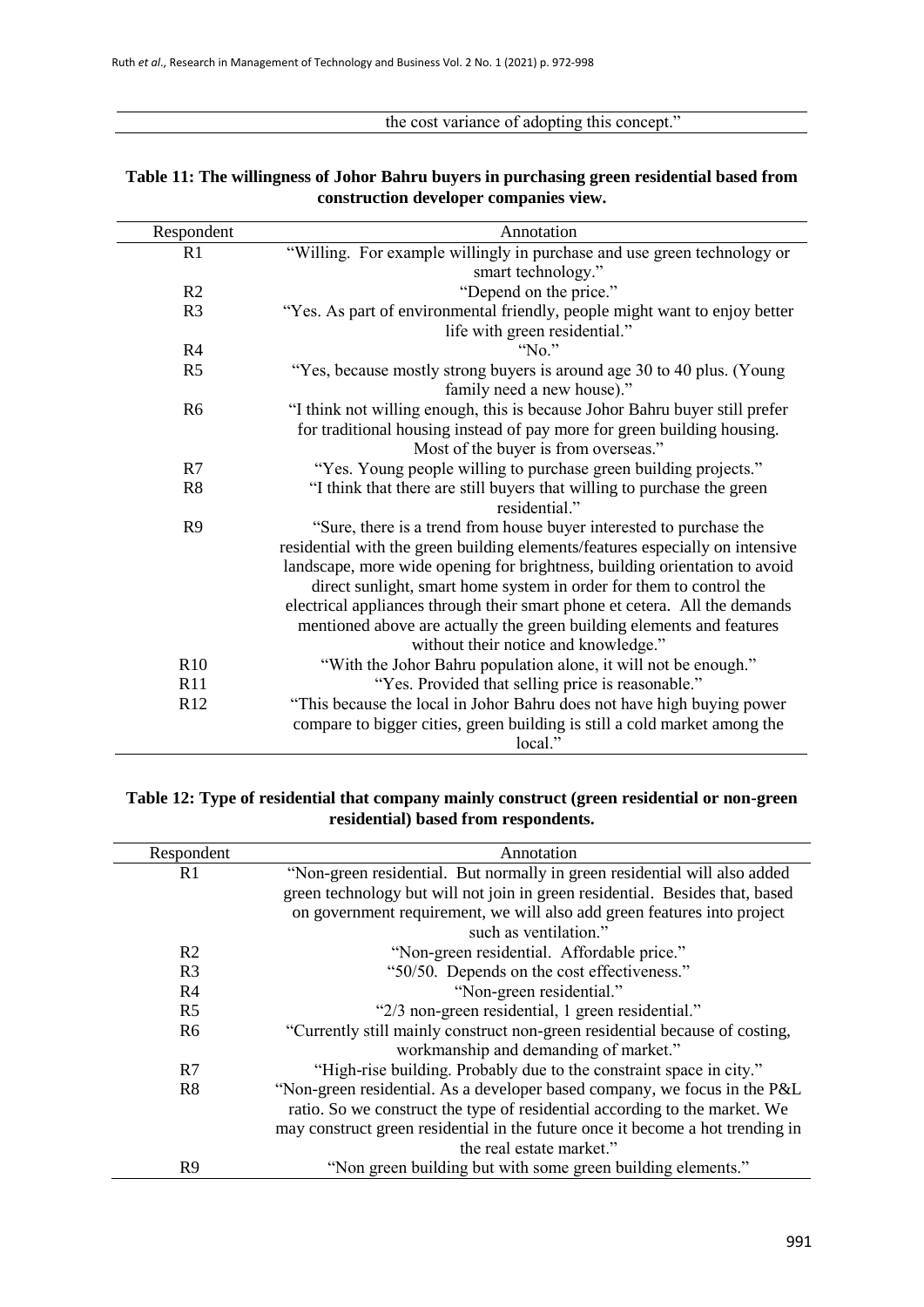| R <sub>10</sub> |                                                                                 |
|-----------------|---------------------------------------------------------------------------------|
| R <sub>11</sub> | "We are in progress towards more green residential or commercial. This is       |
|                 | company direction to support sustainability."                                   |
| R <sub>12</sub> | "Conventional residential, as green building is still not widely adopted by all |
|                 | developer and designer."                                                        |
|                 |                                                                                 |

## **Table 13: Johor Bahru residence (people) awareness or knowledge in green residential based from construction developers view.**

| Respondent      | Annotation                                                                      |
|-----------------|---------------------------------------------------------------------------------|
| R1              | "Not much awareness or knowledge. Although have awareness or                    |
|                 | knowledge but not willing in pay the price."                                    |
| R <sub>2</sub>  | "Not really."                                                                   |
| R <sub>3</sub>  | "The awareness still need to be raised up. As most of the residents might still |
|                 | choose for cheaper and lasting construction method."                            |
| R <sub>4</sub>  | "No, less green residential."                                                   |
| R <sub>5</sub>  | "Yes, but mot much."                                                            |
| R <sub>6</sub>  | "Most of them have awareness or knowledge in green residential, this is         |
|                 | because they will take Singapore green residential as reference and sample,     |
|                 | so they will have some ideas how green residential look like."                  |
| R7              | "Yes, always will be get affected from Singapore property industry.             |
|                 | Nowadays Singapore new project trend to be green building which is fit to       |
|                 | their building standard law."                                                   |
| R <sub>8</sub>  | "In my opinion, I think that they are lacked of the awareness. We can observe   |
|                 | that the green residential in Johor Bahru are not selling too well but the      |
|                 | ordinary residential always in a contrast situation."                           |
| R <sub>9</sub>  | "Not really and no awareness campaign to promote green building                 |
|                 | residential."                                                                   |
| theR10          | "Only a small population have adequate knowledge, whilst the mass               |
|                 | population does not. Education on this matter is not yet that well versed to    |
|                 | the public."                                                                    |
| R11             | "Less. As more will be on basic knowledge like solar panel can save             |
|                 | electricity."                                                                   |
| R <sub>12</sub> | "The awareness in Johor Bahru is still low. Because Johor Bahru are still       |
|                 | majorly consists of conventional building."                                     |

## **Table 14: Major obstacles in implement material and resources characteristics from respondent if develop a building (residential).**

| Respondent     | Annotation                                                                      |
|----------------|---------------------------------------------------------------------------------|
| R1             | "In Johor Bahru will be hard to promotes due to the weather is comfort          |
|                | therefore there is not much need. It also need to depend buyers acceptance and  |
|                | willingness in term of purchase."                                               |
| R <sub>2</sub> | "Cost and demand."                                                              |
| R <sub>3</sub> | "As part of company strategy, cost efficiency might lead to the lowest tender   |
|                | price. The lowest price might not be the one to provide best material and       |
|                | resources."                                                                     |
| R <sub>4</sub> | "Low availability/quality of the green building's material."                    |
| R <sub>5</sub> | "Material costing between green and non green materials."                       |
| R <sub>6</sub> | "From my company view, the major obstacle in implement this characteristic if   |
|                | develop a building (residential) in Johor Bahru is the costing of material and  |
|                | resources. All the costing of material and resources for green building is more |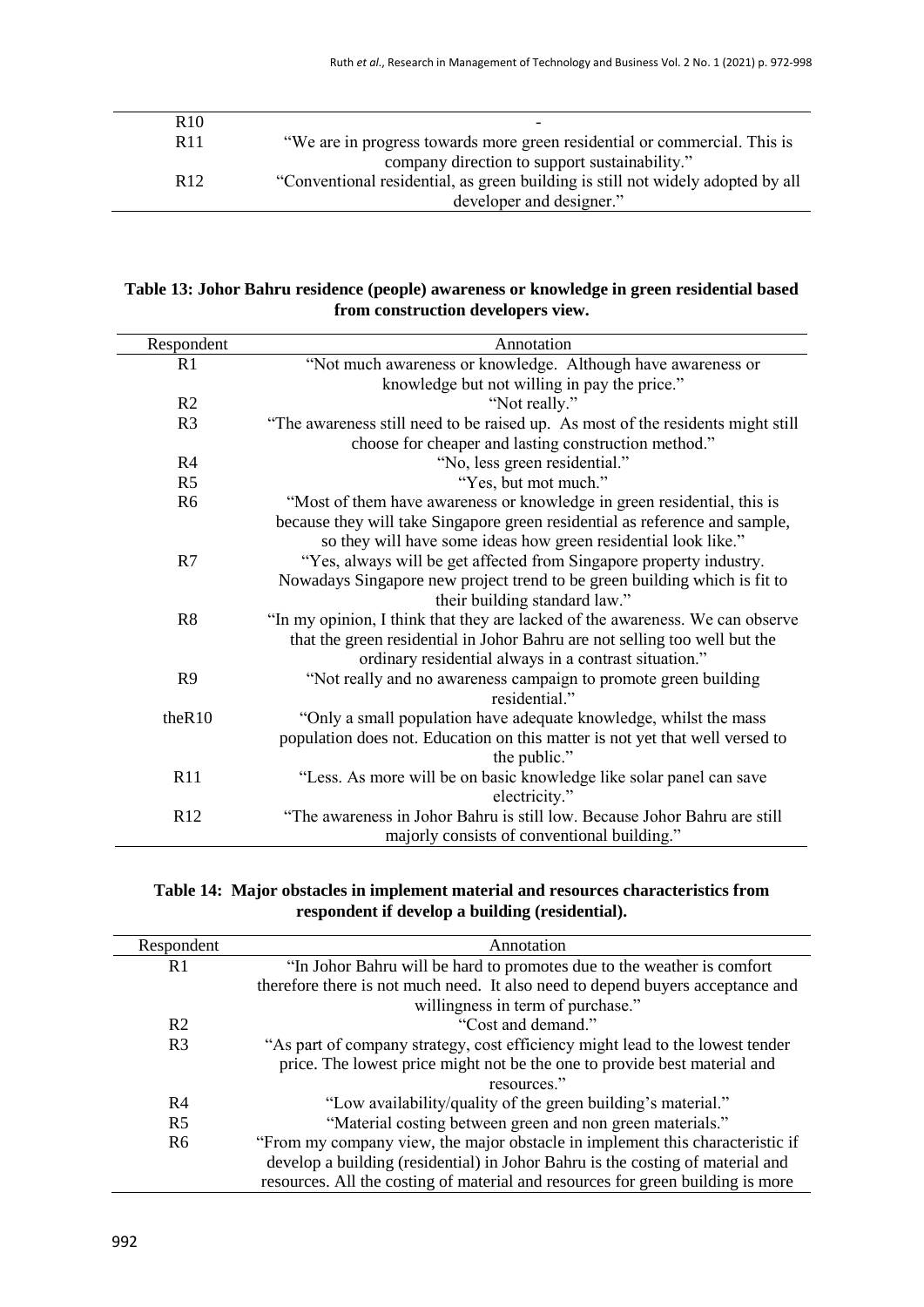|                 | expensive compare to non-green building material and resources. This is           |
|-----------------|-----------------------------------------------------------------------------------|
|                 | because all green building material and resources costing of manufacturing is     |
|                 | more expensive compare to non-green building material and resources."             |
| R7              | "Yes, construction material is one of the obstacles in the implementation of      |
|                 | green buildings. Such as Nippon paint green choice environment-friendly series    |
|                 | tends to be more expensive compare with other normal paints."                     |
| R8              | "The price of this kind of material are usually higher. So it is not in our first |
|                 | choice as we prefer the material with lowest price."                              |
| R9              | "Most of the material is more expensive due to certification of GBI, for          |
|                 | example Low volatile paint, certified GBI timber flooring, double glaze window    |
|                 | et cetera."                                                                       |
| R10             | "Usually these materials and resources available are pricey by nature, same with  |
|                 | why organic vegetables are more expensive. Hence, cost would be the main          |
|                 | obstacle."                                                                        |
| R11             | "If the price is more competitive, then it should not be a obstacle."             |
| R <sub>12</sub> | "The challenges will be the acquiring and sourcing the material from local        |
|                 | supplied in Malaysia. There may be restriction to source it locally."             |

## **Table 15: Challenges in apply indoor environmental quality green features in green residential based from respondent view.**

| Respondent     | Annotation                                                                                                                          |
|----------------|-------------------------------------------------------------------------------------------------------------------------------------|
| R1             | "Is not a challenges. In this criteria our company is very focus on this because if                                                 |
|                | the indoor environment quality is not good, buyer will not purchase. Therefore,                                                     |
|                | we will do it in high requirement. However, we will also based on market                                                            |
|                | demand and measure buyer requirement and acceptability."                                                                            |
| R <sub>2</sub> | "Higher cost."                                                                                                                      |
| R <sub>3</sub> | "Yes. As current buyer that we meet do not require this feature. Hence this might<br>not be the focus point for us in Johor Bahru." |
| R4             | "Yes. High costing and quality of products still need to improve."                                                                  |
| R <sub>5</sub> | "Supplier source and project costing margin."                                                                                       |
| R <sub>6</sub> | "Yes, there are few challenges in apply this green feature in a green residential in                                                |
|                | Johor Bahru like costing of construction and consumer behaviour for housing.                                                        |
|                | Firstly, costing of construction for housing is because need add more window                                                        |
|                | and ventilation component, this lead the costing of housing increased. Next is the                                                  |
|                | consumer behaviour for housing, currently most of the consumer still prefer the                                                     |
|                | traditional housing which is less window and ventilation because to dust and                                                        |
|                | hygiene of house."                                                                                                                  |
| R7             | "Yes, we got a lot of challenges in implementation such as structural design for                                                    |
|                | natural ventilation and architectural design in the building."                                                                      |
| R8             | "I believe there are some minor challenges such as pricing of the materials used.                                                   |
|                | But I believed that they are some consumer willing to install this feature as this                                                  |
|                | will bring significant toward the daily life of the buyers."                                                                        |
| R9             | "As mentioned before, this material is more expensive."                                                                             |
| R10            | "As mentioned before, these implementations are pricey by nature, hence cost                                                        |
|                | will be the main consideration amongst all others."                                                                                 |
| R11            | "Residents' awareness and acceptant if this is crucial. As green product might                                                      |
|                | have different texture or feeling after installation and not all residents can accept                                               |
|                | it."                                                                                                                                |
| R12            | "Implementing such features might not be impossible, however the cost for                                                           |
|                | material and installation to construct may impose higher cost than conventional                                                     |
|                | construction technology, so the cost may be the obstruction for this adoption."                                                     |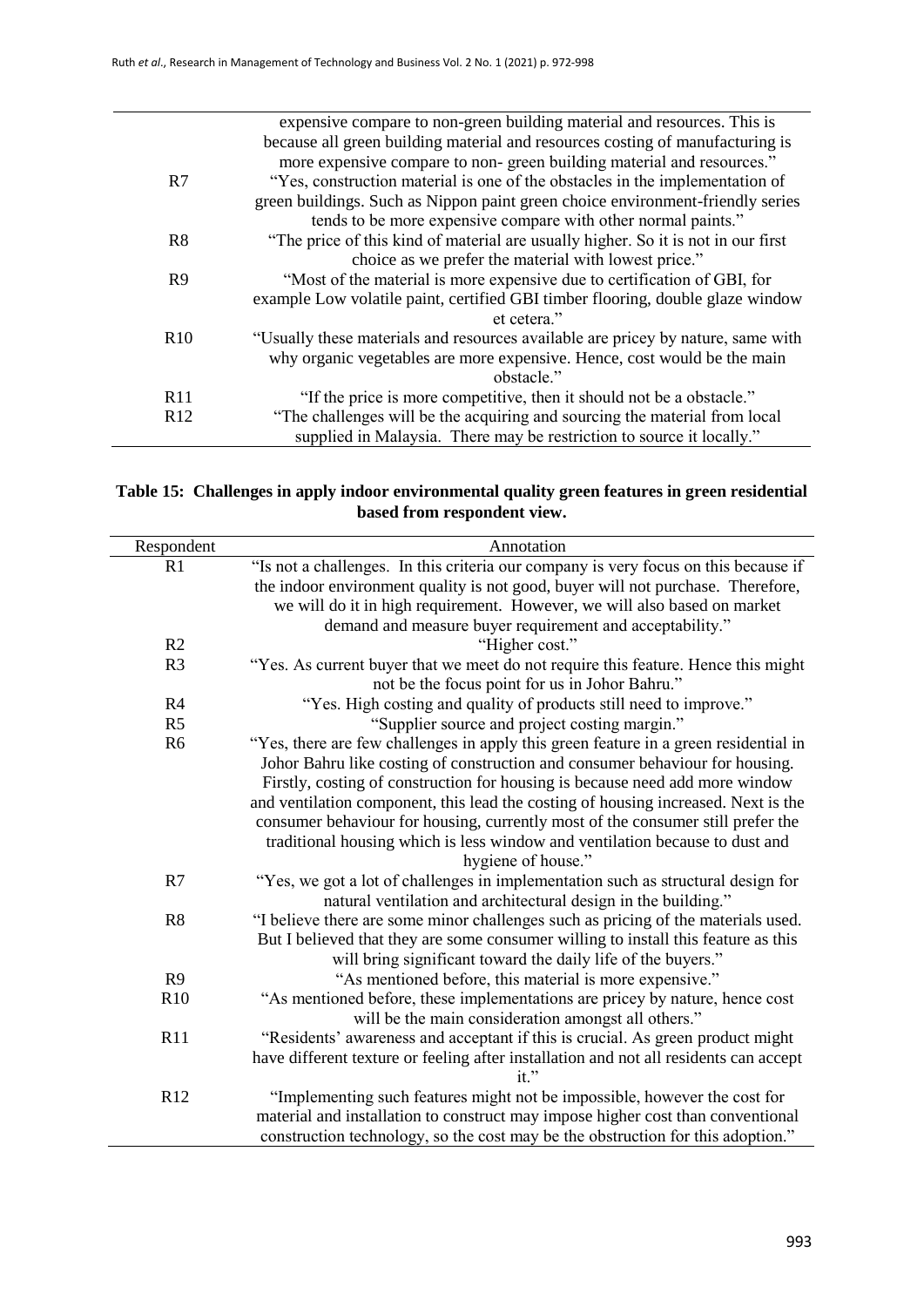| Respondent     | Annotation                                                                       |
|----------------|----------------------------------------------------------------------------------|
| R1             | "It based on marketing department decision and different type of buyer."         |
| R2             | "Land cost."                                                                     |
| R <sub>3</sub> | "First, public transport in Johor Bahru is not well developed yet by looking at  |
|                | our company site now. The building features itself will become the main          |
|                | selling point. Yet, we are facing problem that town council didn't take effort   |
|                | to maintain landscaping after we handed over. This makes the Green               |
|                | Building Index (GBI) less effective."                                            |
| R4             | "High initial cost and lack of awareness and knowledge among developers          |
|                | and buyers."                                                                     |
| R <sub>5</sub> | "Not difficult but it takes a longer time to achived."                           |
| R <sub>6</sub> | "From my company perspective, the difficulties in achieving this feature         |
|                | during a green residential is the size of the land developing. Size of land is   |
|                | determine all factors above, this is because in the perspective of profit        |
|                | organization, profit always the first consideration among all the profit         |
|                | organization. If the land is develop to green residential, the land for housing  |
|                | will be less compare to non-green residential, this will lead the profit of the  |
|                | project get low if there are less unit of house for sell."                       |
| R7             | "Not difficult. It just requires full cooperation from the client (Land Owner or |
|                | Property Owner), subcontractor, and relevant party."                             |
| R8             | "The authorities are not doing their job properly when coming to inspection.     |
|                | And there are corruption issues between the site project managers and            |
|                | authorities."                                                                    |
| R <sub>9</sub> | "Additional cost need to be allocate for example walkways with shelters,         |
|                | trees and shrubs for landscaping need more cost planting and maintenance."       |
| R10            | "As mentioned before, these implementations are pricey by nature, hence          |
|                | cost will be the main consideration amongst all others"                          |
| R11            | "Sufficient land size or space is required. This is subject to availability of   |
|                | land for public facilities."                                                     |
| R12            | "To achieved a good Green Building Index (GBI), planning via management          |
|                | is not much a challenge as it just require adequate experience by stakeholder    |
|                | and management personnels."                                                      |

## **Table 16: Difficulties in achieving sustainable site planning and management features during develop a green residential by respondent.**

## **Table 17: The most affect company decision during develop a green residential in Johor Bahru in future or now based on six green building criteria.**

| Respondent     | Annotation                                                                         |
|----------------|------------------------------------------------------------------------------------|
| R <sub>1</sub> | "First is indoor environment quality as buyers feeling is the most obvious.        |
|                | Second is sustainable site planning and management as able access to public        |
|                | transportation. Third is innovation design as buyer will focus on the design       |
|                | whether the building is nice or not nice."                                         |
| R <sub>2</sub> | "Sustainable site planning and management."                                        |
| R <sub>3</sub> | "Energy efficiency, sustainable site planning and management and innovative        |
|                | design. We are now striking to work better with consultant/contractor for the      |
|                | above and these will be our strategy to go forward."                               |
| R <sub>4</sub> | "Sustainable site planning and management."                                        |
| R <sub>5</sub> | "Sustainable site planning and management as we are now building on this."         |
| R <sub>6</sub> | "Among the six green building criteria, the most affect is material and            |
|                | resources this is because currently most of the supplier of materials still        |
|                | preferred traditional materials, so that maybe there are problem to find supplier  |
|                | for green building. This will lead to the costing increase because of hard to find |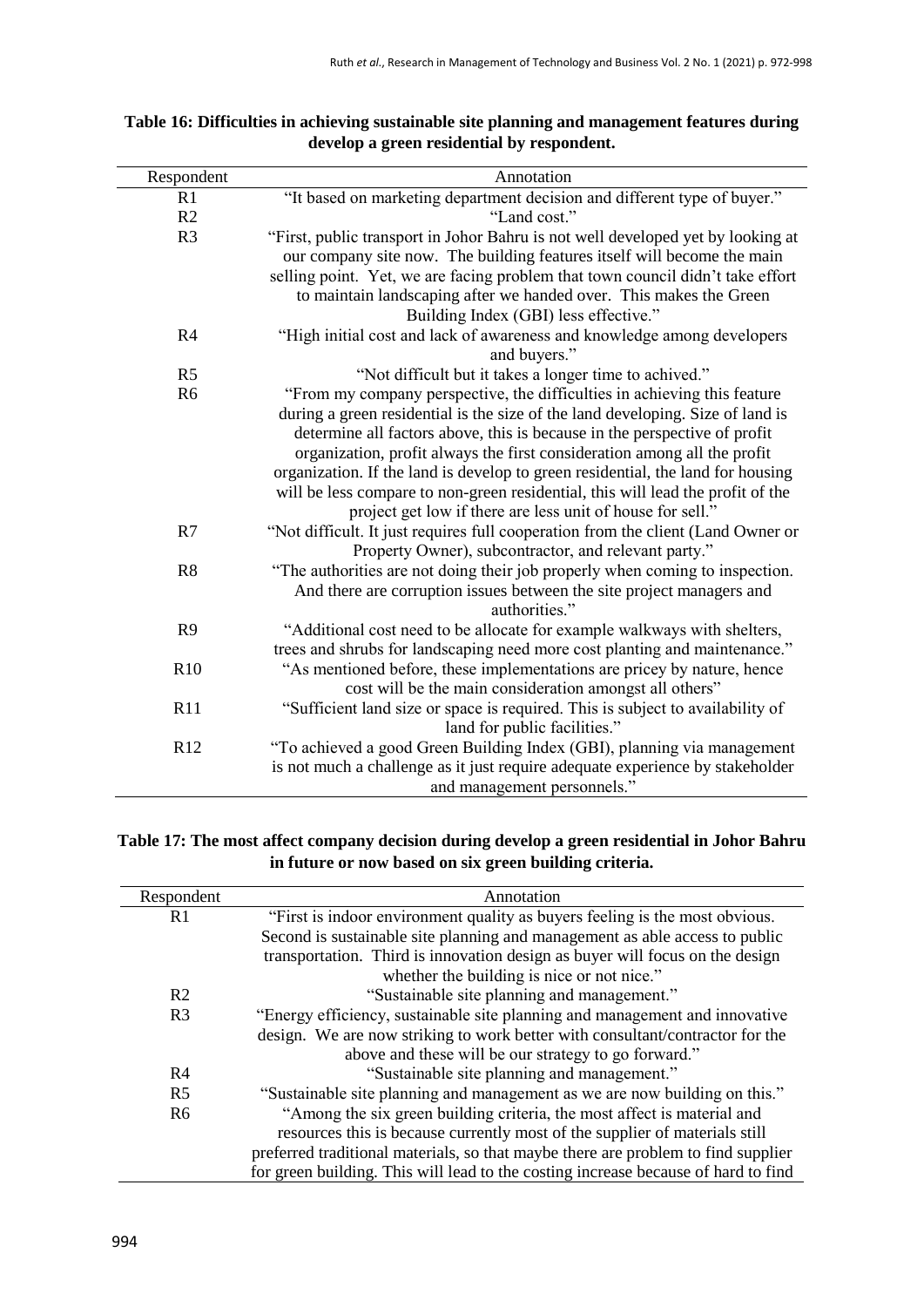|                 | material and resources for the project."                                          |
|-----------------|-----------------------------------------------------------------------------------|
| R7              | "Indoor environment quality is the most affected factor. It is because nowadays   |
|                 | people more concerned about the comfort of living which is decided by the         |
|                 | environment noise, indoor air quality and indoor temperature."                    |
| R8              | "Material and resources. As this will direct link to the financial department and |
|                 | we have to discuss about the P&L ratio before we make any decision."              |
| R <sub>9</sub>  | "Innovation under sub-category GBI facilitator. This is the most critical process |
|                 | where the cost is high and the process are lengthy."                              |
| R <sub>10</sub> | "Sustainable site planning and management. This is because, among all, this       |
|                 | would be one that would lay the foundation for all the others."                   |
| R <sub>11</sub> | "We focus for all criteria. Green building should include all the element."       |
| R <sub>12</sub> | "Stakeholder or company usually emphasize on cost and quality which lean the      |
|                 | material and reources and sustainable site planning and management."              |

## **Table 18: Strategy that affect company decision in supplying green residential in Johor Bahru.**

| Respondent     | Annotation                                                                      |
|----------------|---------------------------------------------------------------------------------|
| R <sub>1</sub> | "To take timely adjustment based on market and policies and technology and      |
|                | also promotes more green technology."                                           |
| R <sub>2</sub> | "Depends on market demand."                                                     |
| R <sub>3</sub> | "Cost efficiency. As company has been focusing on budget controlling in the     |
|                | past few years especially when there is economy impact at this moment. Cost     |
|                | became the first concern."                                                      |
| R <sub>4</sub> | "Location and costing."                                                         |
| R <sub>5</sub> | "Costing margin. Looking for more reasonable sources."                          |
| R <sub>6</sub> | "Firstly, is the future demand of buyer, in future green building should be     |
|                | familiar to all people. Next, is technology in future, in future the technology |
|                | will more advance and advance, when the technology is more advance the          |
|                | cost will reducing this lead there are many local contractors willing to try on |
|                | supplying green building."                                                      |
| R7             | "The government green building policy."                                         |
| R <sub>8</sub> | "We did several surveys in the market and we had analysis the data before we    |
|                | have any decision."                                                             |
| R <sub>9</sub> | "Recognition Green Building Index (GBI) process is a lengthy and                |
|                | expensive."                                                                     |
| R10            | "Not sure."                                                                     |
| R11            | "Green product will have higher construction cost than conventional method."    |
| R12            | "It would usually be the marketing scheme to attract buyer that highly          |
|                | emphasize or concern to the nature and environment."                            |

## **Table 19: Current trend of green residential in Johor Bahru (rising or decreasing) based on respondents.**

| Respondent     | Annotation                                                                    |
|----------------|-------------------------------------------------------------------------------|
|                |                                                                               |
| R <sub>1</sub> | "In long term will be rising while in short term will be decreasing."         |
| R <sub>2</sub> | "No idea."                                                                    |
| R <sub>3</sub> | "Decreasing due to low economy."                                              |
| R <sub>4</sub> | "Rising as for a better living environment."                                  |
| R <sub>5</sub> | "Rising but slowly due to concept problem or margin profit problem."          |
| R <sub>6</sub> | "From my perspective is rising, this is because encouragement from            |
|                | government and the investment from other country."                            |
| R7             | "Rising trends. Due to the growth of environmental awareness."                |
| R8             | "Decreasing. (At least in this coming 5 years). I think that the awareness of |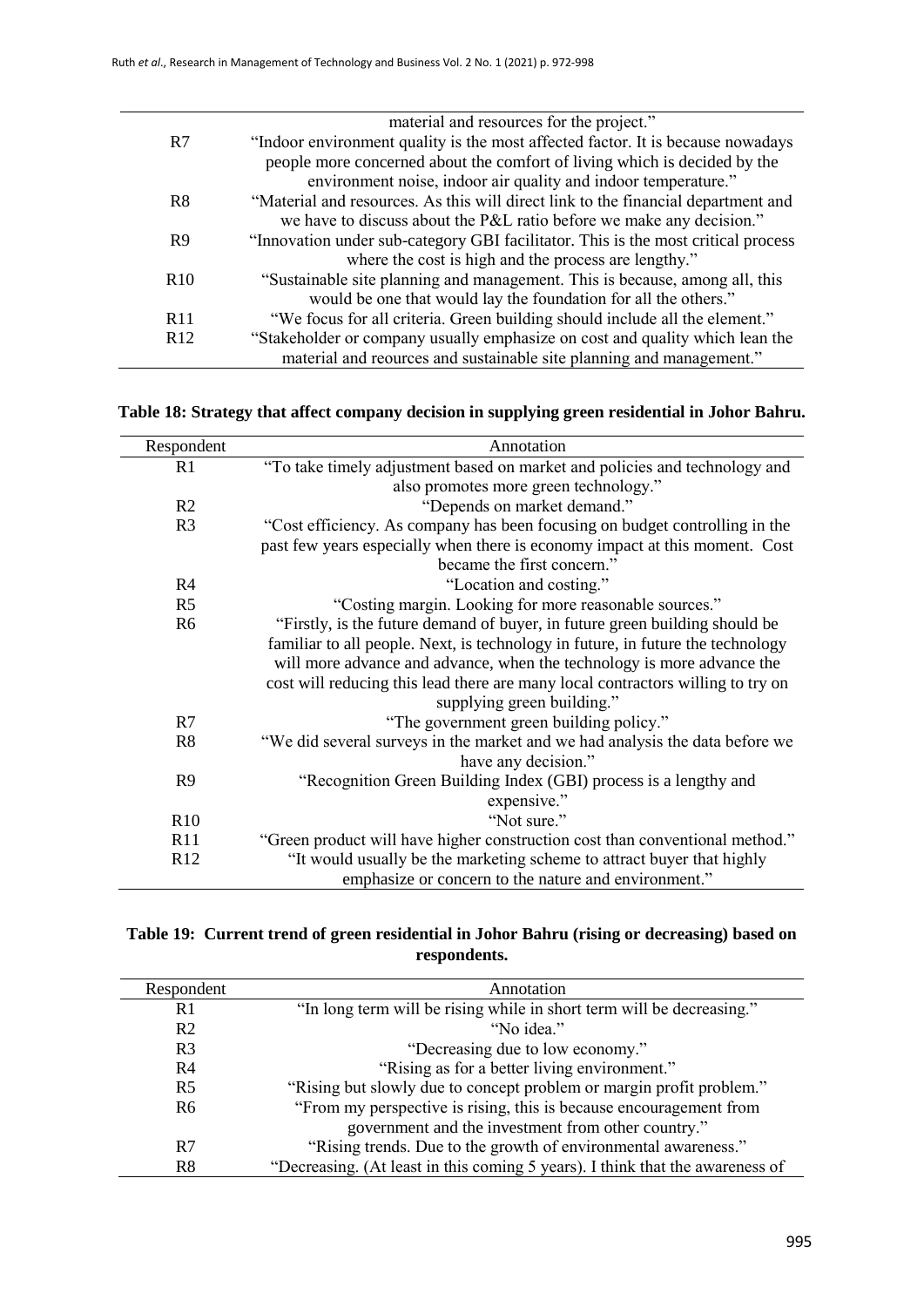|                 | zero emission among the buyers are still low. They prefer getting a larger or |
|-----------------|-------------------------------------------------------------------------------|
|                 | prettier residential with the same pricing."                                  |
| R <sub>9</sub>  | "Rising as per mentioned above."                                              |
| R <sub>10</sub> | "Rising, due to the increase of overseas investments."                        |
| R <sub>11</sub> | "Rising slowly. Because more and more awareness is required."                 |
| R <sub>12</sub> | "Green residential is slowly appearing and adopted but still not in a         |
|                 | significant quantity."                                                        |

## **Table 20: The affordability and attractiveness of green residential among Johor Bahru residence.**

| Respondent     | Annotation                                                                         |
|----------------|------------------------------------------------------------------------------------|
| R1             | "Based on the level of green residential. But in Johor Bahru buyer is not          |
|                | affordable. For example Forest City not many Johor Bahru buyer to buy due          |
|                | to expensive."                                                                     |
| R <sub>2</sub> | "No. Higher maintenance cost and land cost."                                       |
| R <sub>3</sub> | "Its attractive yet not affordable. Price for green residential are quite high for |
|                | normal working people."                                                            |
| R <sub>4</sub> | "Yes, having a good environment and buyers from Singapore also."                   |
| R <sub>5</sub> | "Yes. Nice view and peaceful living place."                                        |
| <b>R68</b>     | "From my perspective, green residential is not affordable and attractive           |
|                | among Johor Bahru residence. This is because green building housing always         |
|                | is more expensive compare to non-green building housing but green building         |
|                | is more attractive than non-green building housing is because the design is        |
|                | more modern and more environmental compare to it."                                 |
| R7             | "No. Normally in Malaysia the green building project tends to be a luxury          |
|                | residential project with a higher selling price."                                  |
| R8             | "No. It is not attractive to the consumers as the price performance of the green   |
|                | residential is not so high compared with the non-green residential."               |
| R <sub>9</sub> | "Yes, green building actually attractive but not affordable for most people.       |
|                | For Johor Bahru the buying power and average income are still low."                |
| R10            | "Not so much, as usually green residentials are on the high side on prices."       |
| R11            | "Not really as green product is more expensive thus affected selling price."       |
| R12            | "It is attractive and provide a green environment. However, it may not be the      |
|                | affordable building to live in as the maintenance cost to be considered for the    |
|                | longer period."                                                                    |

## **Table 21: Identify energy efficiency features able to increase the quality and value of a building (residential) in Johor Bahru from respondents**.

| Respondent     | Annotation                                                                        |
|----------------|-----------------------------------------------------------------------------------|
| R1             | "Yes but based on the how big is the price and whether able to implement or       |
|                | not $"$                                                                           |
| R <sub>2</sub> | "No idea."                                                                        |
| R <sub>3</sub> | "Yes. Our company does consider this. As this will be part of the marketing       |
|                | strategy and at the same time could bring up awareness and knowledge to           |
|                | buyers."                                                                          |
| R <sub>4</sub> | " $Y_{\text{ex}}$ "                                                               |
| R <sub>5</sub> | "Yes, but not much."                                                              |
| R <sub>6</sub> | "Yes, it will able to increase the quality and value of a building, this because  |
|                | energy efficiency will give a building high living standard and more              |
|                | environmental friendly compare to non-green residential."                         |
| R7             | "Yes. We agree with it. Such as to reduce heat solar gain will reduce electricity |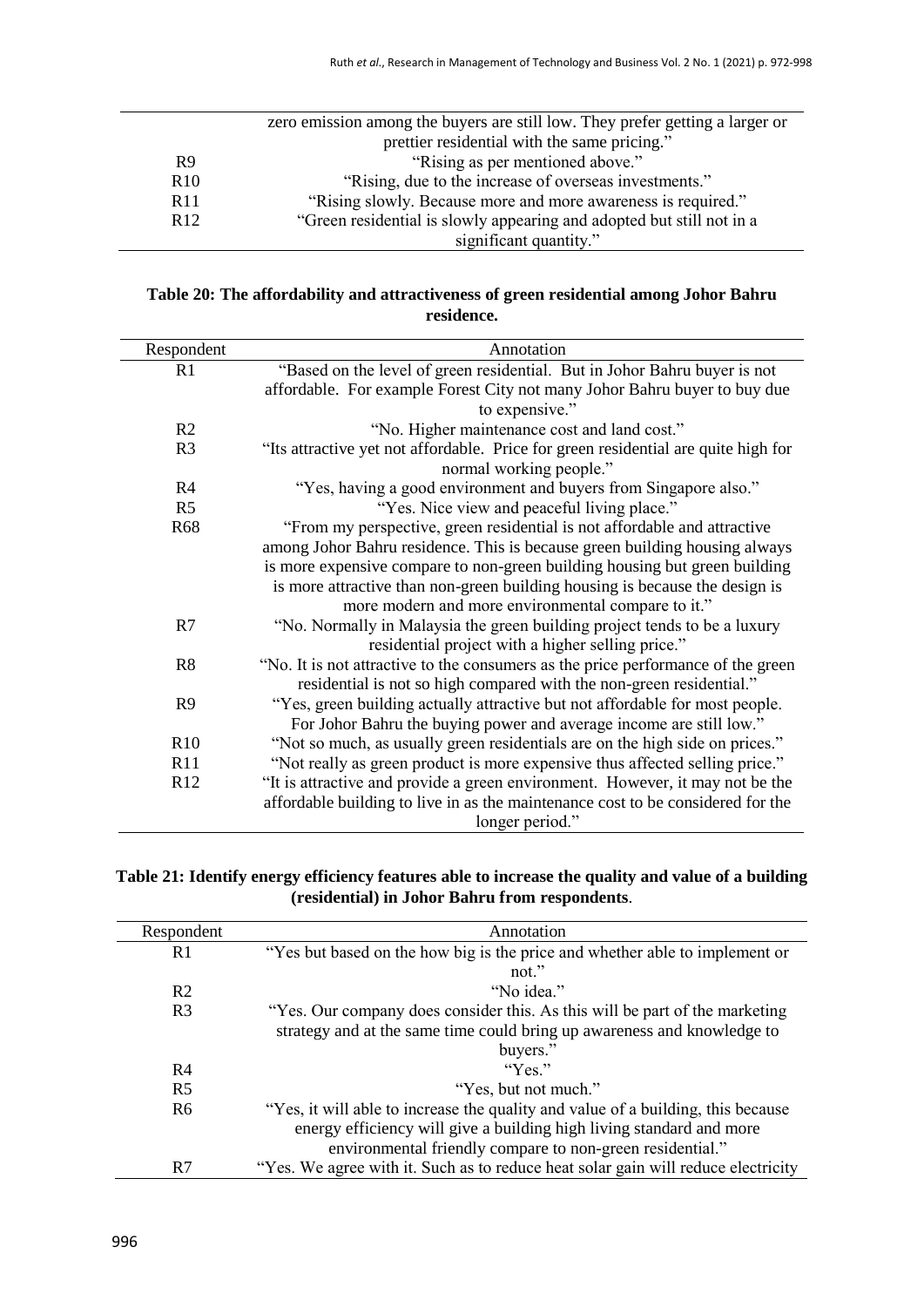|                 | consumption."                                                                   |
|-----------------|---------------------------------------------------------------------------------|
| R8              | "Sure. As long as the emission is low, it will minimize the impacts toward our  |
|                 | mother earth. The quality and the value of the building will be increased with  |
|                 | the existence of this feature."                                                 |
| R <sub>9</sub>  | "Yes, energy efficiency should lead to improving indoor living quality and      |
|                 | lower down energy consumption in long run."                                     |
| R10             | "With the improvement of energy consumption, I would presume the extra          |
|                 | benefits in terms of savings to the company and additions to the buyers would   |
|                 | increase the quality and value of the residentials."                            |
| R11             | "Green building did promote less wastage but slightly increase quality. This is |
|                 | due to quality of building still depend on the workmanship of contractors."     |
| R <sub>12</sub> | "It can provide a energy efficiency environment as it allow natural resources   |
|                 | such as natural lighting, ventilation and temperature regulating to occur.      |
|                 | However, increasing the value of building is still subjective as certain buyers |
|                 | does not view this functionality of building in a longer term period."          |

## **Table 22: Determined company would implement or focus in water efficiency green features in future residential.**

| Respondent     | Annotation                                                                             |
|----------------|----------------------------------------------------------------------------------------|
| R1             | "No. Because this features is not focus by buyers and as Malaysia water bill is        |
|                | cheap. We will based on market analysis to consider this features either               |
|                | implement or not in future residential."                                               |
| R2             | "No idea."                                                                             |
| R <sub>3</sub> | "Yes."                                                                                 |
| R <sub>4</sub> | "Water consuming system."                                                              |
| R <sub>5</sub> | "Yes, but still costing margin problem."                                               |
| R <sub>6</sub> | "Our company would not implement or focus in this future residential project this      |
|                | is because in our company view we think that energy efficiency is more                 |
|                | important and more useful compare to water efficiency."                                |
| R7             | "Yes. We will provide, if it is suitable for that project (need to concern to M&E      |
|                | design). It is because it will get more attraction from the buyer."                    |
| R <sub>8</sub> | "Yes. As this will becoming the major concern of the consumers as this feature         |
|                | will help them achieved water saving and also the fare saving (water bills)."          |
| R <sub>9</sub> | "Yes, but we need more manufacturer able to produce the water efficiency               |
|                | product especially for cold-water plumbing and sanitary fittings. Currently, we        |
|                | have faced a low water pressure problem due to gravity flow pressure is not as         |
|                | good as mechanical aided pressure."                                                    |
| R10            | "Definitely, as it aligns with our vision of a zero-waste sustainable township."       |
| R11            | "Will try if it is possible like high rise project. This able to indirectly reduce the |
|                | maintenance fee of residents."                                                         |
| R12            | "If the design is to be emphasize on green residential, then I believe in              |
|                | corporating efficiency function to source like utility to the future user is a highly  |
|                | beneficial in the long term period."                                                   |

## **Table 23: Strategy that company will approach if company intent to start a green residential project in future in term of innovative design green feature.**

| Respondent     | Annotation                                                                                                                                                      |
|----------------|-----------------------------------------------------------------------------------------------------------------------------------------------------------------|
| R <sub>1</sub> | "Developers will hope and focus on this criteria and di it well. However, design<br>is not the main focus, we will based on buyer of customer's requirement and |
| R2             | comfortability as buyer will not prefer on complexity design and structure."<br>"Quality and affordable price."                                                 |